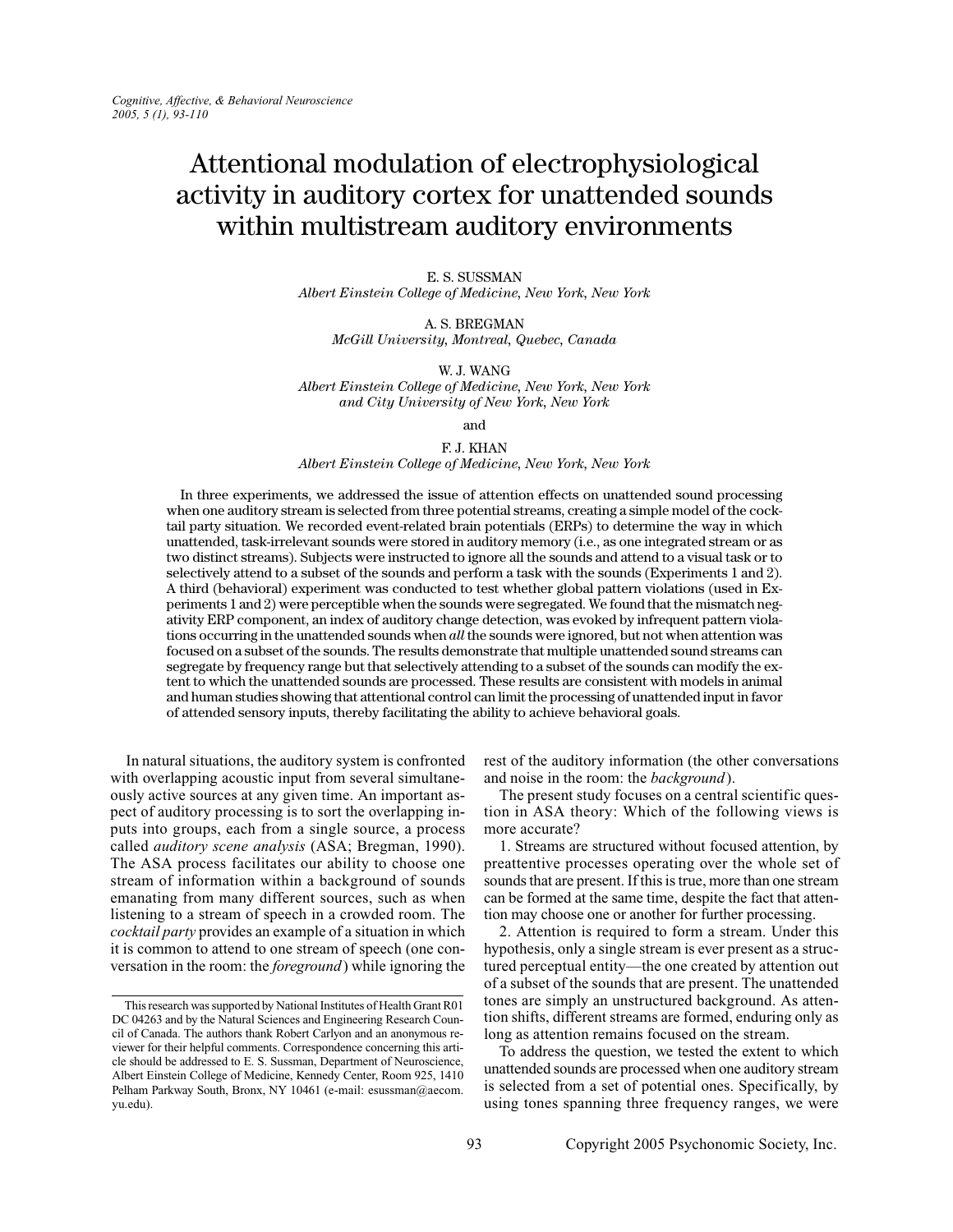able to focus on the issue of whether the sounds of an unattended acoustic background, those that are not the immediate focus of our attention, segregate from one another on the basis of frequency separation to form their own individual sound streams. In the cocktail party situation, we may hear the pitch of the clinking of glasses in the background as a sound stream separated from the pitch of the voice stream of the person speaking in front of us. The question was whether the sounds emanating from the clinking glasses will be organized into a coherent stream of sound when attention is directed toward the person speaking in front of us.

The question of the degree of processing of unattended sounds has been focused on by researchers for several decades. According to the information-processing framework, stimulus information enters the sensory system and undergoes a series of transformations before it is perceived (Broadbent, 1958). An enduring view of the role of attention in perception is to limit the processing of sensory information to items that are relevant to current behavior (Broadbent, 1958; Desimone & Duncan, 1995; Neisser, 1967; Treisman, 1969). The function of attention is then to select objects of interest for further processing, so that attention acts as a filter for sensory input. The unattended sensory information is suppressed from further processing at some point prior to response selection, either before the sensory input is fully analyzed (Broadbent, 1958; Treisman, 1969) or after it is (Deutsch & Deutsch, 1963; Duncan & Humphreys, 1989; Norman, 1967). This model of information processing is supported by data obtained from a number of different disciplines (for a review, see Hillyard, Vogel, & Luck, 1998). Singleunit recording studies of the monkey brain demonstrate a bias for attended sensory information that begins before the stimulus is identified (Bushnell, Goldberg, & Robinson, 1981; Desimone, 1998; Moran & Desimone, 1985). Although there is much evidence to support the basic information-processing model of perception, the debate about whether (or where) attention acts as a filter is still unresolved and likely reflects differences both in the paradigms used to assess unattended sound input and in the manner in which attention affects sound processes under different conditions. Moreover, very little is understood about the neural mechanisms associated with stimulus-driven sound organization in the perception of auditory objects. In the present article, we address this issue of stimulus-driven sound organization by using a methodology that does not require a subject to focus on sound input to ascertain how sounds are organized and maintained in auditory memory.

The basic question of whether unattended sounds are organized without focused attention remains unanswered, because there is both behavioral and electrophysiological evidence supporting opposing views.

Recent behavioral data suggest that unattended acoustic input is *not* segregated by source (Botte, Drake, Brochard, & McAdams, 1997; Brochard, Drake, Botte, & Mc-Adams, 1999; Carlyon, Cusack, Foxton, & Robertson,

2001). Carlyon et al. studied the effect of attention on the build-up phase of auditory stream segregation.<sup>1</sup> They presented a pure tone sequence containing high- and lowfrequency sounds to one ear (using four levels of  $\Delta f$ ) and required subjects to perform a task involving the noise burst input presented to the other ear. After 10 sec, the subjects were told to switch their attention to the tone sequence and to make a judgment about the segregation of the sounds—that is, to tell whether they heard one or two streams of sound. The logic behind their design was that if the build-up process occurred without attention (during the 10 sec when the subjects were performing the noise task in the contralateral ear), when the subjects redirected their attention to the test sounds, they should immediately judge the sounds as being segregated into two sound streams (since the build-up phase had already occurred in the ear receiving the tone sequence). On the other hand, if attention was needed for the build-up phase, the subjects should initially judge the test sounds as a single integrated sound stream, since the build-up phase would not yet have been initiated. Carlyon et al. found that the sounds were heard as a single stream (integrated) in the initial moments at which the subjects switched their attention to the test sequence. The subjects reported hearing two streams only after the sequence had proceeded for at least 5 sec. The authors therefore concluded that attention is essential for auditory stream segregation.

This conclusion is not definitive. The basic finding was that when the listener's attention was switched to the tone task after the white noise had been attended to, there was no evidence of any accumulation of a tendency toward segregation. Carlyon et al. (2001) attributed this to the fact that attention had not been paid to the tones prior to the switch. However, it is possible that the accumulation of a segregation tendency had been accumulating while the subject was attending to the noise. The switching of attention to the right ear may have reset the system that accumulates information about the presence of streams. In a recent study by Cusack, Deeks, Aikman, and Carlyon (2004), this hypothesis was tested (Experiment 4). They presented tones to one ear and noise to another ear, requesting subjects to switch attention from the tones  $(10 \text{ sec})$  to the noise  $(5 \text{ sec})$  and back to the tones and to judge, each time, whether they heard one or two streams of tones. This was compared with a condition in which the subjects performed the same task with the tones (judged whether they heard one or two streams) but, instead of noise, there was a silent gap (5 sec) between the 10-sec blocks of tonal stimuli. The silent gap has the effect of *resetting* the streaming process (Bregman, 1978). Thus, if switching attention to the noise and back to the tones has an effect similar to that of resetting the stream segregation process by a silent gap, the results between these two conditions should not differ significantly. They found that switching attention from noise to tones had the same effect on stream judgments as placing a gap between the target tones. Thus, their results seem to indicate that attention switching can have the same effect as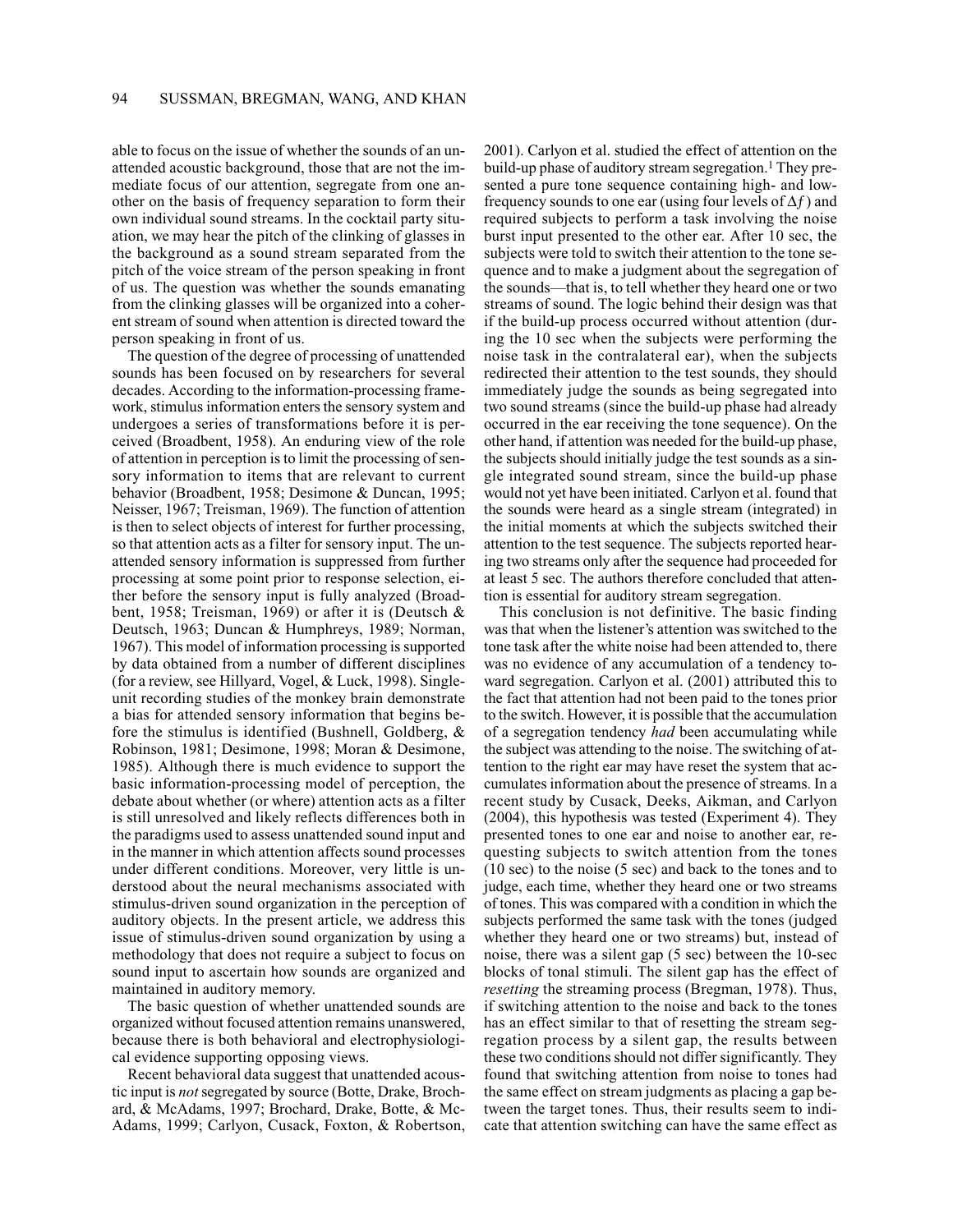resetting the system by silence. This hypothesis would have to rest on the assumption that integration is the *default* process—that input is segregated only after enough evidence has accumulated to confirm it. However, the exact nature of this attention effect still remains to be determined.

Brochard et al. (1999) came to a conclusion similar to that in Carlyon et al. (2001), in a study in which listeners responded to temporal irregularities that could be detected only when the listeners perceptually organized the sounds into separate frequency streams. The listeners were presented with sequences that contained one to four potential subsequences based on the frequency differences between the tones. Each frequency stream had a different tempo (300, 400, 500, or 700 msec, onset-to-onset interval). The listeners were instructed to focus on one frequency stream and to detect temporal irregularities within it. The logic was that if the listener perceived the global sequence (i.e., the sounds did not segregate), the tempo of the focused stream would not be detectable, because all of the sounds would be included in the tempo (the perception of rhythm is altered when sounds are perceived as segregated; van Noorden, 1975), and thus, the listeners would not be able to focus on any particular potential subsequence. However, if the sounds segregated by frequency stream (as the result of an increase in the frequency distance between them), the tempo of the target stream could be determined and irregularities could be detected. The authors concluded that because performance did not change as a function of context changes across conditions (changes in the surrounding frequencytempo combinations), the unattended sounds were not segregated by frequency. However, it is also possible to suggest that once the sounds were segregated on the basis of stimulus-driven factors (i.e., segregation induced by increasing the distance between sounds), attention was easily used to perform the task independently of the context of the unattended sounds. There was no direct evidence that the background unattended sounds had an effect on target detection—only that frequency separation improved detection of irregularity in the attended stream.

In these studies, the state, or organization, of the unattended sounds was assessed in terms of the behavioral measures obtained for the attended subset of sounds. Probing the state of unattended sounds without task distortion is not easy to accomplish with behavioral measures. In Carlyon et al.'s (2001) study, as was mentioned earlier, it cannot be ruled out that the act of attention switching itself may have mediated the perception of stream segregation. And in Brochard et al.'s (1999) study, the consistent performance obtained on the selected channel may have been a function of stimulus-driven factors for stream segregation (i.e., frequency separation), irrespective of attentional focus.

To avoid extraneous effects of attention as much as possible, the use of electrophysiological measures of the brain's response to unattended sounds is highly suitable for investigating this issue. Obtaining an electrophysiological index of sound organization when attention is directed to either a visual or an auditory task does not require the listener to make an overt response concerning the unattended sound channel (Ritter, Sussman, & Molholm, 2000; Sussman, Ritter, & Vaughan, 1998, 1999; Winkler et al., 2003).

Because event-related brain potentials (ERPs) provide high temporal resolution, in the order of milliseconds, they have the advantage of providing information about the timing of cognitive processes associated with stimulus events and have been used extensively to index cognitive processes initiated by sound change (Friedman, Cycowicz, & Gaeta, 2001; Picton, Alain, Otten, Ritter, & Achim, 2000; Rugg & Coles, 1995). The mismatch negativity (MMN) component of ERPs is an especially useful tool for assessing the processing of unattended sounds, because it does not require the experimental subject to respond to the sounds or to indicate perception of the sounds for it to be elicited (for a recent review, see Picton et al., 2000). MMN is elicited when a sound is detected as violating some regularity of the preceding auditory sequence (approximately 150 msec from onset of the deviation), whether or not attention is focused on the sounds. It is elicited by infrequent changes in auditory features (such as frequency, intensity, tone duration, or spatial location), as well as by violations of tone patterns (e.g., Sussman, Ritter, & Vaughan, 1999; for a review, see Näätänen, Tervaniemi, Sussman, Paavilainen, & Winkler, 2001). The MMN reflects the outcome of the auditory change detection process, which uses the neural representation of the acoustic regularities extracted from the sound sequence that are stored in auditory memory. Moreover, because detection of change is dependent on how the sound sequence is structured in memory, MMN can be used to investigate how the auditory system organizes sequential patterns extracted from the sound environment (Ritter et al., 2000; Sussman, Čeponienė, Shestakova, Näätänen, & Winkler, 2001; Sussman et al., 1998, 1999; Winkler et al., 2003).

Recent ERP data have suggested that the unattended acoustic input is segregated by source (Ritter et al., 2000; Sussman et al., 2001; Sussman et al., 1998, 1999; Winkler et al., 2003). Sussman et al. (1999) used the MMN measure of preattentive<sup>2</sup> sound discrimination to probe stream segregation processes when subjects ignored the sound stimulation and read a book. In this study, alternating high (H) and low (L) tones (three different frequencies in each of these two ranges, labeled  $H_1$ ,  $H_2$ , and  $H_3$  and  $L_1$ ,  $L_2$ , and  $L_3$ , respectively) were presented at a rapid pace that was known to induce a streaming effect (Bregman, 1990). The streaming effect is the perception that there are two separate frequency streams occurring concurrently  $(H_1_H_2_H_3$  and  $L_1_L_2_L_3$ ) even though the actual presentation of the stimuli is alternating (e.g.,  $H_1L_1H_2L_2H_3L_3$ . This difference between the perception of a set of tones as two concurrent streams of sound and the actual alternating presentation of the high and low tones was exploited to determine the processing stage at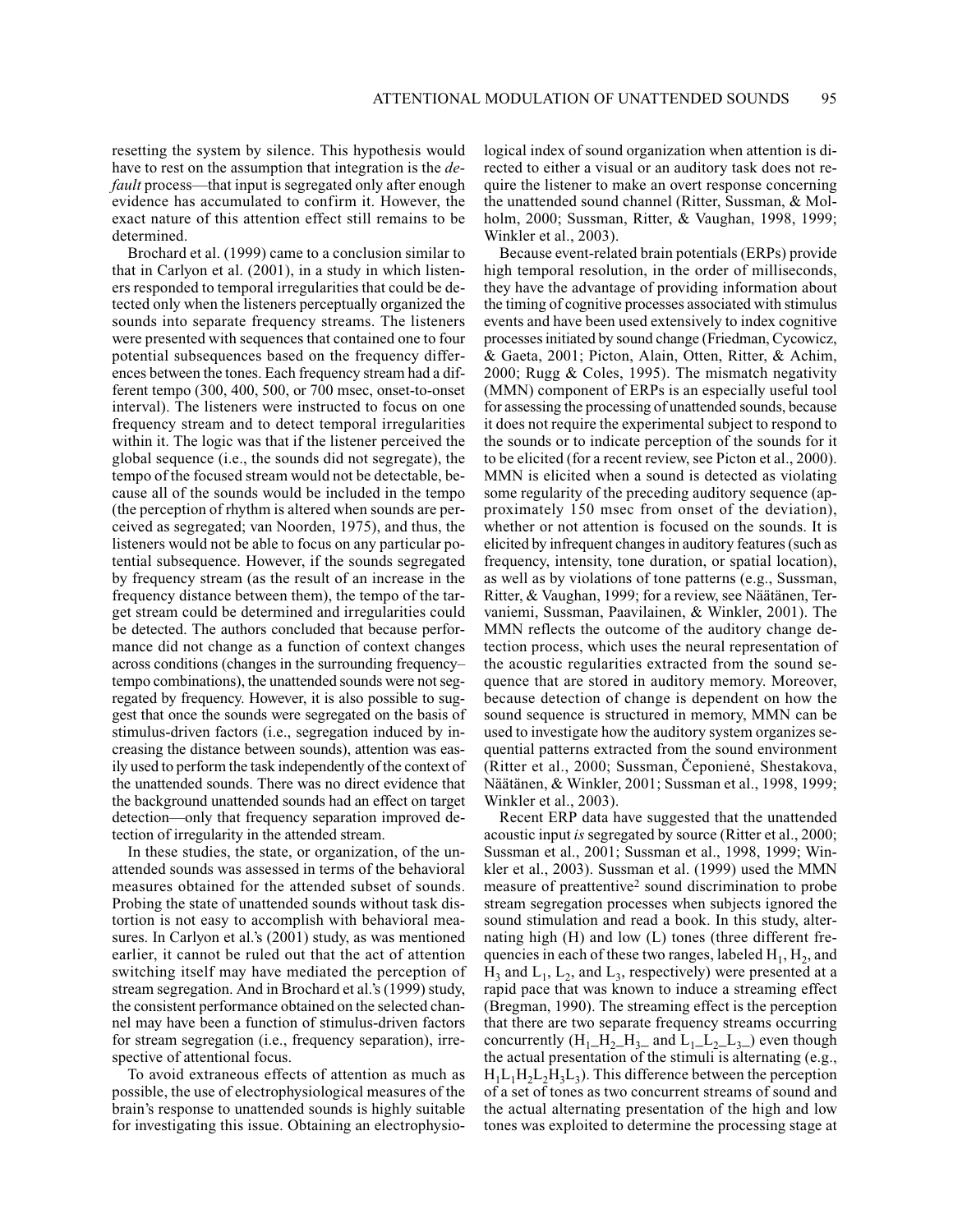which segregation occurred. The paradigm was set up so that when the H tones segregated from the L tones, the sequential three-tone patterns embedded within the high and low streams would emerge. Once the three-tone sequential patterns emerged (as a result of the stimulusdriven segregation process), the infrequent within-stream pattern violations could be detected, which would elicit the MMN component. In another condition, we showed that if the structure of the sound sequence represented in memory was the six-tone pattern of H and L tones (*i.e.*, the six tones were regarded as belonging to a single sound stream), the same tones that were detected as violations of the three-tone patterns did not elicit MMNs. In other words, an MMN component would be elicited only if segregation occurred. Therefore, if the representation of the *alternating* high and low tones were maintained as a single integrated stream in auditory memory in the early processing stages, no MMNs would be elicited. Because the pattern violations within *both* the high and the low tone streams elicited MMNs, it was concluded that the two potential streams of sound were segregated preattentively, without attention being focused on the auditory stimuli. Moreover, this basic finding that stream segregation occurs preattentively and concurrently in two distinct frequency ranges (*i.e.*, from two potential sound streams) has been replicated in different paradigms in which different segregation cues were used, such as frequency proximity (Sussman et al., 2001; Winkler et al., 2003) and a combination of spatial location, frequency, and intensity (Ritter et al., 2000).

These studies indicate that the basic stream segregation process is automatic; the acoustic input is initially sorted into sound streams on the basis of their stimulus characteristics and is maintained in a transient auditory memory. However, even though the initial organizational process may not require attention, we have demonstrated that attention can modify the neural representations of the regularities underlying the MMN process. Because the basis for MMN elicitation is the regularity maintained in memory, modification of the underlying regularity affects what is detected as deviant within the sound sequence and, consequently, affects MMN elicitation (Sussman et al., 1998; Sussman, Winkler, Huoutilainen, Ritter, & Näätänen, 2002).

In Sussman et al. (1998), selective attention was used to segregate the high-from the low-frequency sounds in a sequence that did not segregate automatically (as indexed by MMN) when a subject had no task to perform with the sounds. That is, stream segregation was manipulated by changing the subject's task with the same set of sounds, rather than by manipulating the stimulus characteristics of the sensory input (cf. Sussman et al., 1999, in which changing the stimulus-driven characteristics [slow vs. fast pace] induced a streaming effect). When the subject selectively attended to the high sounds, the unattended low sounds organized into a coherent stream of the three-tone rising pitch pattern (e.g.,  $L_1-L_2-L_3$ ...). The infrequent within-stream pattern violations (e.g.,

 $L_3 - L_2 - L_1$ ) elicited MMNs separately in both the attended (high) and the unattended (low) streams. The active segregation of the high sounds, induced by attention, reorganized the memory representation of the sound input from one integrated stream of sounds jumping up and down in pitch in the *ignore* condition *(ignore all sounds)* to two segregated sound streams, one made up of the high sounds and one made up of the low sounds, in the attend condition (attend only to the high tones). This was shown by the fact that MMN was elicited only in the attend condition; the deviants could be detected within the repeating three-tone patterns that emerged when the high and the low sounds segregated. These results showed that (1) attention could be used to organize the input and (2) attention modified the neural trace representing the organization of the sounds (*i.e.*, one vs. two frequency streams) in the memory used by the deviance detection process.

It is only recently that we have shown in our laboratory that attention can modify processes prior to the MMNgenerating process (e.g., Sussman et al., 1998; Sussman, Winkler, Huoutilainen, et al., 2002) but not the MMN process itself (e.g., Ritter, Sussman, Deacon, Cowan, & Vaughan, 1999; Sussman, Winkler, & Wang, 2003). When attention initiates a change in the organization and storage of sound in memory, this is reflected by the absence or presence of specific ERP components (e.g., Sussman et al., 1998). However, simply attending to the deviants (e.g., Sussman et al., 2004) or actively discriminating between them (e.g., Sussman, Winkler, Kreuzer, et al., 2002) without active organization of the sequential sound sequence (*i.e.*, without altering the structure of the sounds held in memory) does not alter MMN elicitation. In other words, the MMN process is highly dependent on context (Sussman, 2004). Thus, the MMN process is subject to attentional control (or top-down processes), in the sense that it uses sound information that can be modified by listener intent. The MMN system uses the structural information maintained in memory and detects deviations within the established regularities. This type of attentional effect on sound processing—in which neurophysiological changes to sound input are induced by manipulating the subject's auditory task (but not the input)—is consistent with the results of a recent study by Fritz, Shamma, Elhilali, and Klein (2003), who demonstrated, using an animal model, that changes in the response properties of neurons in the primary auditory cortex could be induced by changing the task demands on the animal. The results in Fritz et al. suggest a feedback system similar to what we have proposed (e.g., Sussman et al., 1998; Sussman, Winkler, Huoutilainen, et al., 2002), in which changes in neural representations are initiated by attention and serve to facilitate the behavioral goals of the subject (see also Sussman et al., 2003). None of these results precludes the possibility that the deviance detection process itself does not require attention to operate.

To summarize, these results indicate that MMN can detect changes in the sound organization—the outcome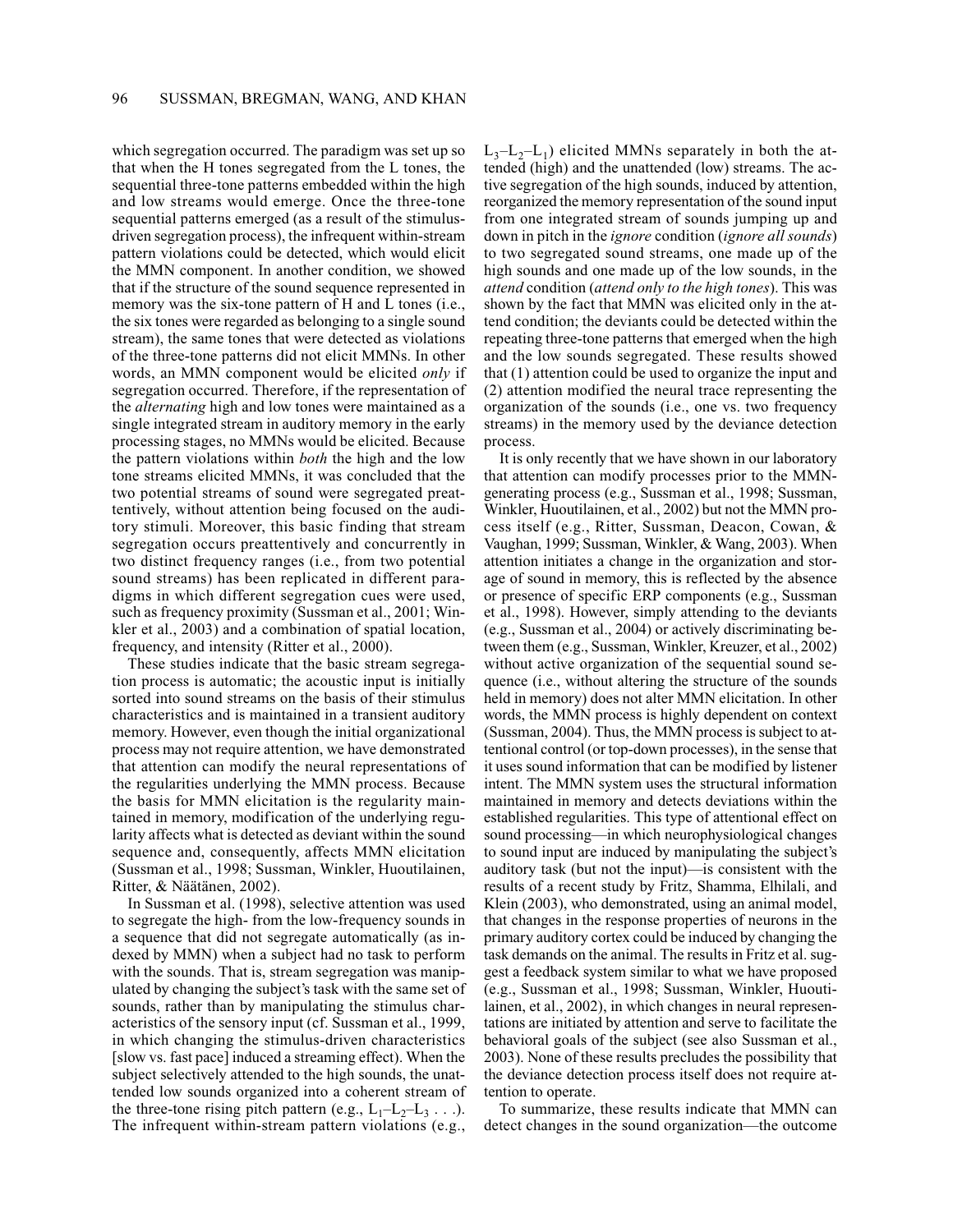of attentional processes—and also that sound organization processes occur prior to the deviance detection process. The deviance detection process is operating on the already grouped sound information. Consequently, it is critical to understand the stages of the auditory processes that attention can act on. In the present study, the processing of sound input in a situation in which all the sound input is ignored is compared with one in which only a subset of the sound is ignored. If MMN output reflects changes in attentional focus on the identical set of sounds, we can consider that attention has an effect on the processes that detect deviance.

Sussman et al. (1998) and Sussman, Winkler, Huoutilainen, et al. (2002) showed that attention could modify sensory input at the level of sound organization and that the reorganized information would be used by later cognitive processes (such as the deviance detection process). In Sussman et al. (1998), however, there were only two possible frequency streams presented in the sound sequence (high and low). Thus, actively selecting the high sounds left only the low tones as a residual stream in which deviants could be inattentively detected. The results of Sussman et al. (1998) therefore cannot address the issue of how (or whether) unattended sounds can be further organized for example, whether the unattended sounds could be organized into two frequency-based streams. Therefore, in the present study, three potential frequency streams were used, so that actively attending to the high sounds would leave a mixture of middle- and low-frequency sounds (*i.e.*, two possible unattended frequency streams). In this way, we could determine whether, when the listener selected one sound source (the high sounds) from a mixture of tones consisting of three different frequency ranges, the unattended input would be organized into frequencybased streams or remain as an undifferentiated sequence. Two ERP experiments and one behavioral experiment were conducted to test this. We measured the brain's response to the same set of sounds in a condition in which attention was directed to a subset of the sounds (e.g., the high tones) and compared it with two conditions in which the experimental subjects were instructed to ignore the sounds altogether and direct attention to a visual task. In one condition, the visual task was reading, a commonly used *ignore* paradigm for MMN elicitation. In another experiment, a visual discrimination task was used that matched the processing demands of the attended condition, to control for effects related solely to processing load. We were interested in (1) whether a set of tones spanning three frequency ranges would be segregated into three distinct streams, each formed in one of these ranges, and (2) whether attention to a subset of the sounds would have a different effect on the unattended sounds from that found when attention was focused on a visual task. Would the unattended sounds still organize by frequency range?

Even though earlier experiments had shown that detection of the infrequent tone pattern violations can be made to depend on the segregation of the sounds, we also wanted to test whether the pattern reversals that were

thought of as *within-stream* by the experimenters could actually be perceptually detected as violations of the global sound sequence. If so, the explanation that stream segregation was responsible for the deviance detection (and hence, for the MMN) would be unnecessary. Therefore, a separate behavioral experiment was conducted to determine whether infrequent pattern reversals would disrupt the global pattern of sounds.

## **EXPERIMENT 1**

## **Method**

Subjects. Nineteen adults (5 males) from 18 to 42 years of age  $(M = 30 \text{ years}, SD = 7 \text{ years})$  were paid for their participation. The subjects were treated in accordance with the ethical guidelines for human subjects research at Albert Einstein College of Medicine, where the study was conducted. All the subjects reported normal hearing and had no history of neurological disorders. Informed consent was obtained after the experimental procedures had been explained to them. The data from 3 subjects were excluded because of excessive eye artifacts in electroencephalogram (EEG) recordings.

Stimuli. The stimuli were pure tones, 50 msec in duration (which included 5-msec of onset and offset linear ramps), equated for intensity at 80 dB SPL (calibrated with a Bruel & Kjaer 2209 sound level meter), the level at which they were presented. They were presented bilaterally through insert earphones (Eartone 3A) at a constant stimulus onset asynchrony (SOA; onset to onset) of 90 msec. Three sets of tones, each occupying a distinct frequency range, were used. Within each range, the tones that were nearest in frequency were separated by one semitone (frequency ratio of about 1.06). The highfrequency range (H) included two tones (2489 and 2637 Hz). The middle-frequency range (M) included three tones (880, 932, and 988 Hz), and the low-frequency range (L) included three tones  $(311, 330,$  and  $349$  Hz).<sup>3</sup> A log frequency scale was used to select the within-range intervals so that the discriminability of the steps would be approximately equal for each of the different frequency ranges. The stimuli were presented in an alternating fashion  $(L_1,$  $M_1$ , H<sub>1</sub>, L<sub>2</sub>, M<sub>2</sub>, H<sub>1</sub>, L<sub>3</sub>, M<sub>3</sub>, H<sub>1</sub>, and so on). Within the high tones,  $H<sub>1</sub>$  (79%) and  $H<sub>2</sub>$  (21%) occurred in a random sequence, within which  $H_2$  occasionally occurred twice in succession  $(7.5\%)$ . Within the middle- and low-frequency ranges, a repeating pattern of the three tones occurred (e.g.,  $M_1$ ,  $M_2$ ,  $M_3$  and  $L_1$ ,  $L_2$ ,  $L_3$ , respectively).<sup>4</sup> Reversals of the component three-tone patterns (e.g.,  $L_3$ ,  $L_2$ ,  $L_1$ ) occurred randomly 7.5% of the time within each frequency range, with the restriction that the infrequent pattern reversals never occurred consecutively either within or across streams. Thus, the target (repeated higher pitched tones) and the pattern reversal deviants in the middle- and low-frequency ranges occurred equally often in each stream (7.5%). The stimulus sequence is depicted in Figure 1.

Procedures. The subjects were comfortably seated in a soundattenuated booth. The stimuli were presented in two conditions (ignore and attend) that differed only in the instructions to the subject. Per condition, 25,200 tones were presented. In the ignore condition, four separately randomized sequences were presented (6,300 stimuli per run), and in the attend condition, they were divided into seven separately randomized sequences (3,600 stimuli per run), reducing the amount of time the subjects had to attend to the sequences and perform the task in one run. Short breaks were given after each run. In the ignore condition, the subjects were instructed to ignore the sounds and watch a silent, subtitled movie. This condition was conducted first for all the subjects. After the recording of the ignore condition, the subjects were given a rest break (to walk around and have a snack), followed by a practice session that preceded the recording of the attend condition. In the attend condition, the subjects were instructed to focus on the two high-frequency tones and ignore the rest of the sounds. The subjects responded to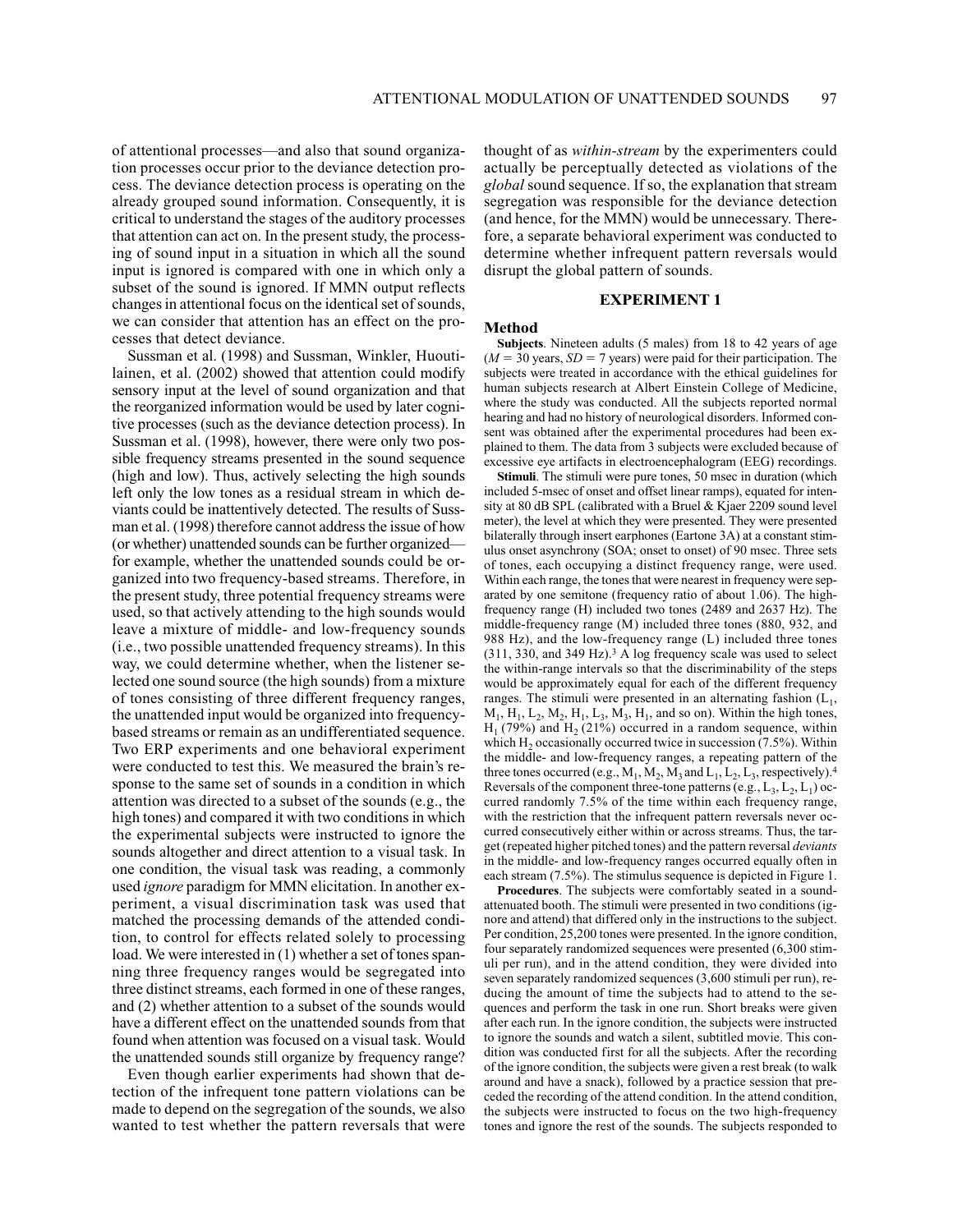

Figure 1. Stimulus paradigm for Experiment 1: schematic diagram showing the presentation of the alternating high-(top row), middle- (middle row), and low- (bottom row) frequency range tones. The top panel shows the frequent high tones (white triangles) and the infrequent higher pitched tones (black triangles), along with the standard three-tone rising patterns occurring in the middle range (denoted with different letters) and in the low one (denoted with different numbers). The target for the attention-based task is designated with an arrow (two successive higher pitched tones). The bottom panel shows the three-tone pattern violations (reversal of order) occurring within the middle- and low-frequency range tones (denoted in boldface and underlined).

the target, the repetition of the higher pitched tone within the high *stream*, by pressing a designated response key. In the practice session for this condition, the subjects were first presented with the high tones only (the high stream as it would occur if presented alone) and were shown a visual diagram of the stimuli, pointing out the difference between the higher pitched tones when they occurred singly and when they were repeated (the target). After the subjects understood and could perform the task with the high tones alone (with about 80% accuracy), they were presented with a 1-min sample of the full sound sequence and were told that they were to select out the high tones with which they had just been familiarized, perform the same task, and ignore all the other sounds. Practice then continued until the subjects could perform the task with at least 70% accuracy (on average, the subjects practiced for three 1-min samples before proceeding).

Data recording and analysis. The EEG was recorded from nine electrode sites (Fz, Cz, Pz, F3, F4, C3, C4, LM, and RM), which by and large, are the primary sites that will provide the scalp distribution needed for assessing MMN elicitation (our dependent measure). The reference electrode was placed on the tip of the nose. An electrooculogram (EOG) was measured using a bipolar electrode configuration between F7 and F8 for horizontal eve movements and between FP1 and an electrode placed below the left eye for vertical eye movements. A horizontal electrooculogram (HEOG) was recorded to monitor eye saccades during reading (when the subjects were watching the video) and to ensure that fixation was maintained (when the subjects were performing the auditory task). The EEG was digitized at a 250-Hz rate  $(0.05-100$  Hz bandpass) and then filtered off line (1-20 Hz). An artifact reject criterion was set at  $\pm$  75  $\mu$ V, measured after the epochs were baseline corrected on the entire sweep.

ERPs were averaged separately for each stimulus type (standard and deviant), frequency range (high, middle, and low), and condition (ignore and attend). For the low- and middle-frequency ranges, the standard ERP was an average of the first tone of the standard (rising) three-tone pattern (i.e.,  $L_1$  for the low-frequency range and  $M_1$  for the middle-frequency range), and the deviant ERP was an average of the first tone of the deviant (falling) pattern reversals (Sussman et al., 1999). For the high-frequency range, the standard ERP was an average of the frequent high tones  $(H_1)$ . The deviant (for the ignore condition) or the target (for the attend condition) was averaged from the first of the two successive higher pitched  $(H_2)$ tones. Epochs were 600 msec, starting from 100 msec before and ending 500 msec after the onset of the stimuli for the ignore condition, so the ERP response to the successive high-tone deviants (a high tone occurring once every 270 msec) could be seen (MMN) was expected to be elicited separately by each one; Sussman, 2005). Because of the rapid stimulus rate (90 msec, onset to onset), ERP responses to successive tones could be seen within the epoch. The stimuli were pseudorandomized so that no two deviants from different frequency ranges overlapped or occurred in succession. Thus, the time-locked responses in the epochs represent the deviant or the standard within the same frequency range, followed by responses to successive standards across all the frequency ranges. For the attend condition, epochs were 1,000 msec, including a prestimulus interval of 100 msec. A longer epoch was used in the attend condition in order to make it possible to observe not only the ERP responses to both of the successive higher pitched tones, but also the expected ERP responses that were elicited by deviants when sounds were in the focus of attention (i.e., N2b/P3b). Averaged waveforms were then baseline corrected: The mean amplitude in the prestimulus period was the reference for measuring the amplitude of the ERP components.

The mean MMN amplitude was measured using a 40-msec window centered on the MMN peak latency obtained in the deviant minus standard difference curves of the grand mean averages, for each condition separately. The ranges were determined at the grand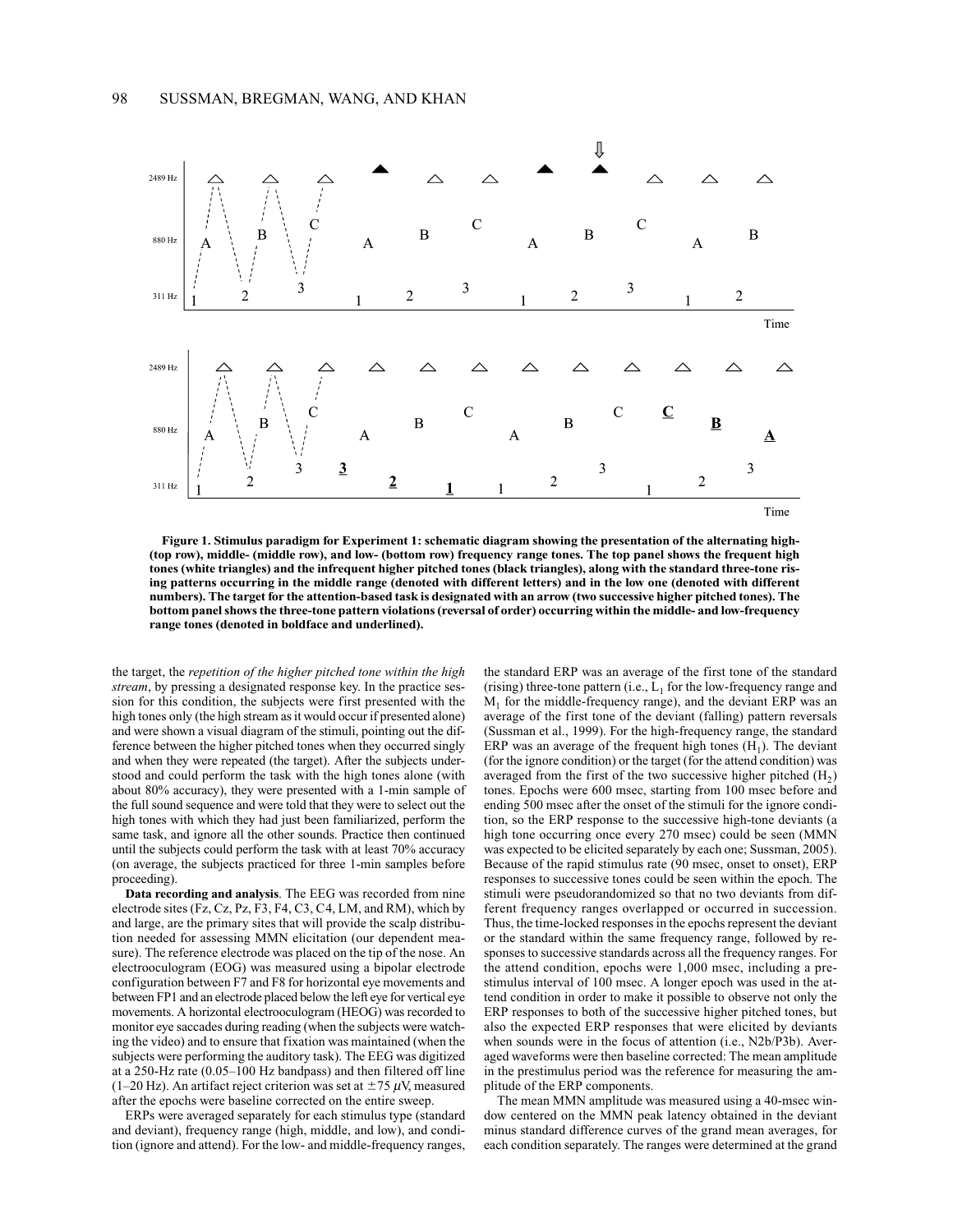mean frontal (Fz) amplitude, the electrode site at which MMN shows the best signal-to-noise ratio.

The intervals listed below include the grand mean peak latency of the MMNs. For the high tones in the ignore condition, MMNs were measured from the 164- to 204-msec time interval for the MMN elicited by the first of the repeated pitch changes (peak latency, 184 msec) and from 404 to 444 msec (peak latency, 424 msec) for the second of the pair, calculated from stimulus onset of the first of the two successive deviants. For the middle tones in the ignore condition, the time range was between 168 and 208 msec (peak latency, 188 msec), and for the low tones, it was between 152 and 192 msec

(peak latency, 172 msec). For the high tones in the attend condition, successive MMNs elicited by the pitch change pair were measured using 168–208 msec (peak latency, 188 msec) and 384–424 msec (peak latency, 404 msec), calculated from stimulus onset of the epoch. The same time ranges as those in the ignore condition, in which MMNs were elicited by the middle and low sounds (peaks of 188 and 172 msec, respectively), were used to assess the presence of the MMN in the attend condition. All measurements were made separately for each subject and stimulus type. Because the predictions for the MMNs were made a priori, one-sample one-tailed Student's  $t$  tests were used to determine whether the mean amplitudes



Figure 2. Event-related potential (ERP) data for the ignore and attend conditions in Experiment 1: ERPs elicited at the frontal electrode site (Fz) and the right mastoid (RM) by the standards (thin line) and deviants (thick line) in the attend (left column) and the ignore (right column) conditions for the high (top rows), middle (middle rows), and low (bottom rows) tones separately.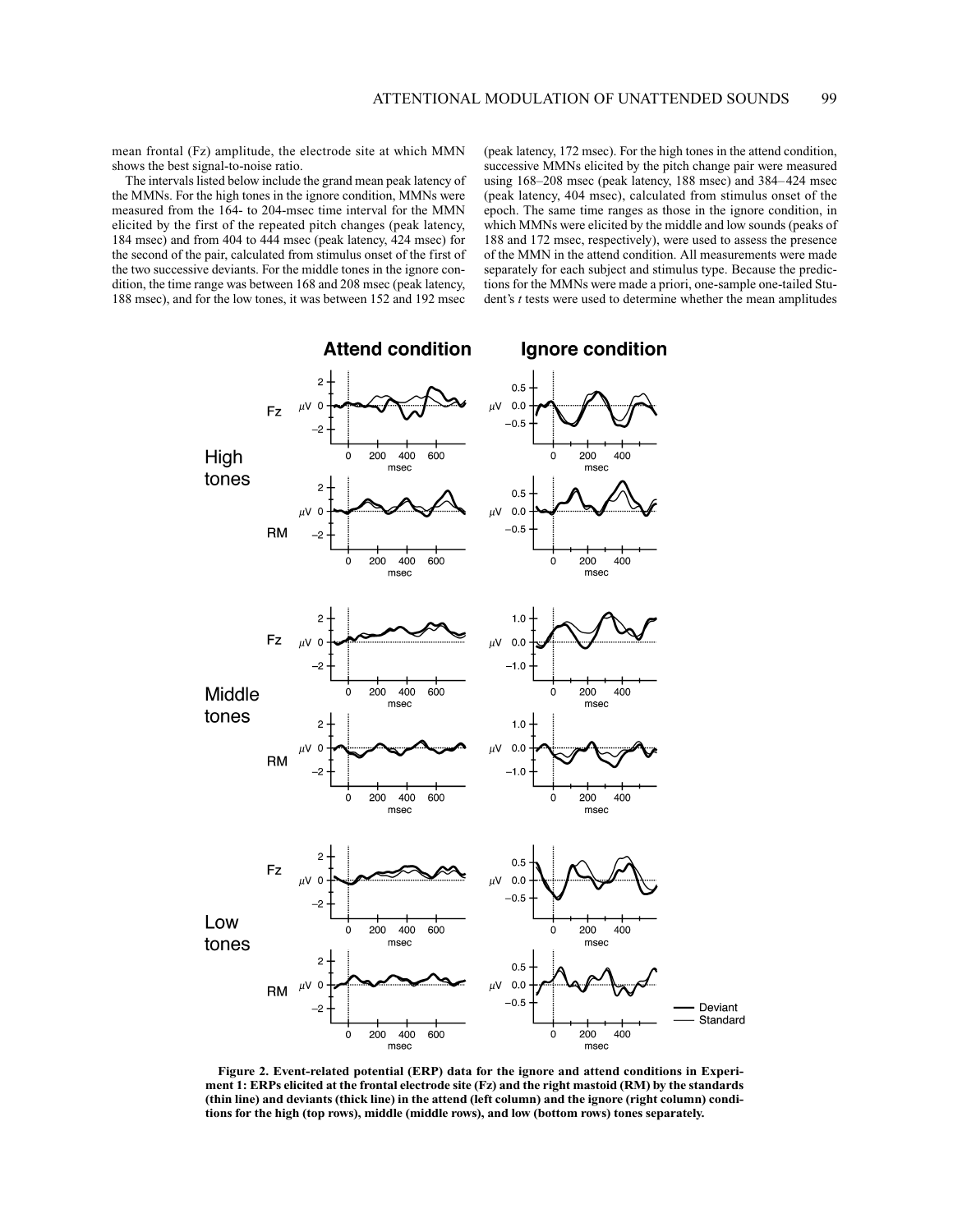obtained in these time intervals were significantly greater than zero, separately for each condition and frequency range, conducted on the mean voltage of the individual subjects. Paired-sample twotailed *t* tests were used to compare mean amplitudes of the MMNs. Attention effects were assessed in two-way repeated measures analyses of variance (ANOVAs) with factors of attentional state (attend or ignore) and frequency range (middle or low).

Behavioral responses were measured by calculating reaction times (RTs), hit rates (HRs), and false alarm rates (FARs) to the targets in the attend condition. Responses were considered correct if they fell between 200 and 1,300 msec from the onset of the second of the two higher pitched tones when they repeated within the high stream.

# **Results and Discussion**

**Behavioral results.** On average, the subjects responded correctly on 79% of the targets  $(SD = 16)$ . The FAR was less than  $1\%$  (0.39%). Mean RT to the target (successive higher pitched tones) was 409 msec  $(SD = 78)$ .

**ERP** results. In the ignore condition, MMNs were elicited separately by occasional changes occurring randomly within each frequency range (see Figure 2 for ERPs) and Figure 3 for corresponding difference waveforms). MMNs were elicited by each of the successive deviant pitched high tones, seen consecutively in the epoch, separated by  $\sim$ 270 msec, which is the onset to onset latency of the successive tones within the high stream [high range peak 1,  $t(15) = 1.8$ ,  $p < .05$ ; high range peak 2,  $t(15) =$ 3.3,  $p < .01$ ]. The infrequent reversal of the three-tone patterns, which are expected to emerge only when the low and the middle frequency range sounds segregate from each other, gave rise to separate MMNs [middle range,  $t(15) = 3.7, p < .01$ ; low range,  $t(15) = 3.0, p < .01$ ; see Table 1 for a summary of mean MMN amplitudes]. The absence of attention-related ERP components means that the subjects were not attending to the sounds enough to detect deviants in any of the sound streams. These results demonstrate that the sounds were segregated by frequency range without focused attention to the sound and extend the findings of Sussman et al. (1999) to include preattentive segregation of three frequency streams.

In the attend condition, MMNs were elicited only in the attended stream by each of the successive high-pitched tones [high range peak 1,  $t(15) = 3.2, p < .05$ ; high range peak 2,  $t(15) = 5.6, p < .01$ ; see Figure 3]. The deviants in the high stream also elicited the N2b/P3b target detection components  $[t(15) = 3.9, p < .01,$  and  $t(15) = 5.1,$  $p < .01$ , respectively]. No MMNs were elicited by the infrequent reversals of the three-tone repeating pattern by either the middle or the low tones [middle range,  $t(15)$  < 1,  $p > .39$ ; low range,  $t(15) < 1$ ,  $p > .47$ ; see Table 1]. Furthermore, the tones in the middle- and low-frequency ranges elicited no such attention-related ERP components, demonstrating that the subjects were ignoring the sounds sufficiently and did not actively detect any deviants in the middle- and low-frequency ranges. This result suggests that there were attention effects on unattended sound processing.

An ANOVA with attentional state (attend vs. ignore) and frequency range (middle vs. low) as factors revealed a main effect of attention on the MMN  $[F(1,15) = 21.7]$ ,  $p = .00$ ] but no main effect of frequency range [ $F(1,15)$  <  $1, p > .42$ ] and no interaction  $[F(1, 15) < 1, p > .47]$ . This shows that MMNs were elicited when the sounds were ignored, but not when other sounds were being attended. Furthermore, it shows that there was no difference between the amplitude of the MMNs elicited by the low- and the middle-frequency tone pattern deviants when the sounds were ignored and no difference between the amplitudes of the ERPs elicited by the low- and the middlefrequency range tones when the high sounds were attended (no MMNs were elicited).

The MMNs elicited by the two successive high-pitched deviants in the attend condition were larger than those elicited in the ignore condition [peak 1,  $t(15) = 2.5, p <$ .025; peak 2,  $t(15) = 3.9$ ,  $p < .01$ ], which was likely due to overlap with the N2b elicited when the subjects attended to the sounds. The difference in the peak latencies of the MMNs elicited by the low (172 msec) and the middle (188 msec) tones in the ignore condition was not significant  $(t < 1)$ , nor did attention modulate the latency of the MMN elicited by the high sounds in the attend versus ignore conditions, since there was no significant difference in the peak latencies of these MMNs ( $F < 1$ ).

One interpretation of these results is that the stream segregation process was limited by focused attention to another sound stream, so that the unattended sounds did not segregate into low- and middle-range frequency streams. Because detection of the tone pattern violations is dependent on segregation of the sounds by frequency range, attention, which was needed to perform the task with a high degree of accuracy, may have disrupted the formation of streams of the unattended sounds. Attention to one sound stream may have actively suppressed computation of the unattended sound streams. This interpretation may be consistent with Carlyon et al.'s (2001) results, in that highly focused attention to one ear may have preempted the formation of sound streams in the other ear.

An alternative interpretation is that attention did not affect the stream segregation processes at all but, rather,

| Table 1                                                         |
|-----------------------------------------------------------------|
| Mean Amplitudes (in $\mu$ V, with Standard Deviations) at Fz in |
| the MMN Latency Ranges for Each Frequency (High, Middle,        |
| and Low) in the Ignore and Attend Conditions in Experiment 1    |

| and Low In the Ignore and Tutting Conditions in Experiment I |                           |                  |                          |              |                |  |  |
|--------------------------------------------------------------|---------------------------|------------------|--------------------------|--------------|----------------|--|--|
| Ignore (Read a Book)                                         |                           |                  | <b>Attend High Tones</b> |              |                |  |  |
| Frequency (msec)<br>SD<br>M                                  |                           | Frequency (msec) | M                        | SD           |                |  |  |
|                                                              |                           |                  | High Tones               |              |                |  |  |
| $164 - 204$                                                  | $-0.20$ 0.46 <sup>*</sup> |                  | $168 - 208$              |              | $-0.88$ 1.09** |  |  |
| $404 - 444$                                                  |                           | $-0.30$ $0.36**$ | 384-424                  |              | $-1.34$ 0.95** |  |  |
|                                                              |                           |                  | Middle Tones             |              |                |  |  |
| 168-208                                                      |                           | $-0.65$ 0.71**   | $168 - 208$              | $-0.06$ 0.94 |                |  |  |
|                                                              |                           |                  | Low Tones                |              |                |  |  |
| $152 - 192$                                                  | $-0.39$                   | $0.52**$         | $152 - 192$              | $-0.01$      | 0.48           |  |  |

Note—Results of the one-sample, one-tailed Student's *t* tests:  $* p < .05$ ; \*\* $p < .01$ .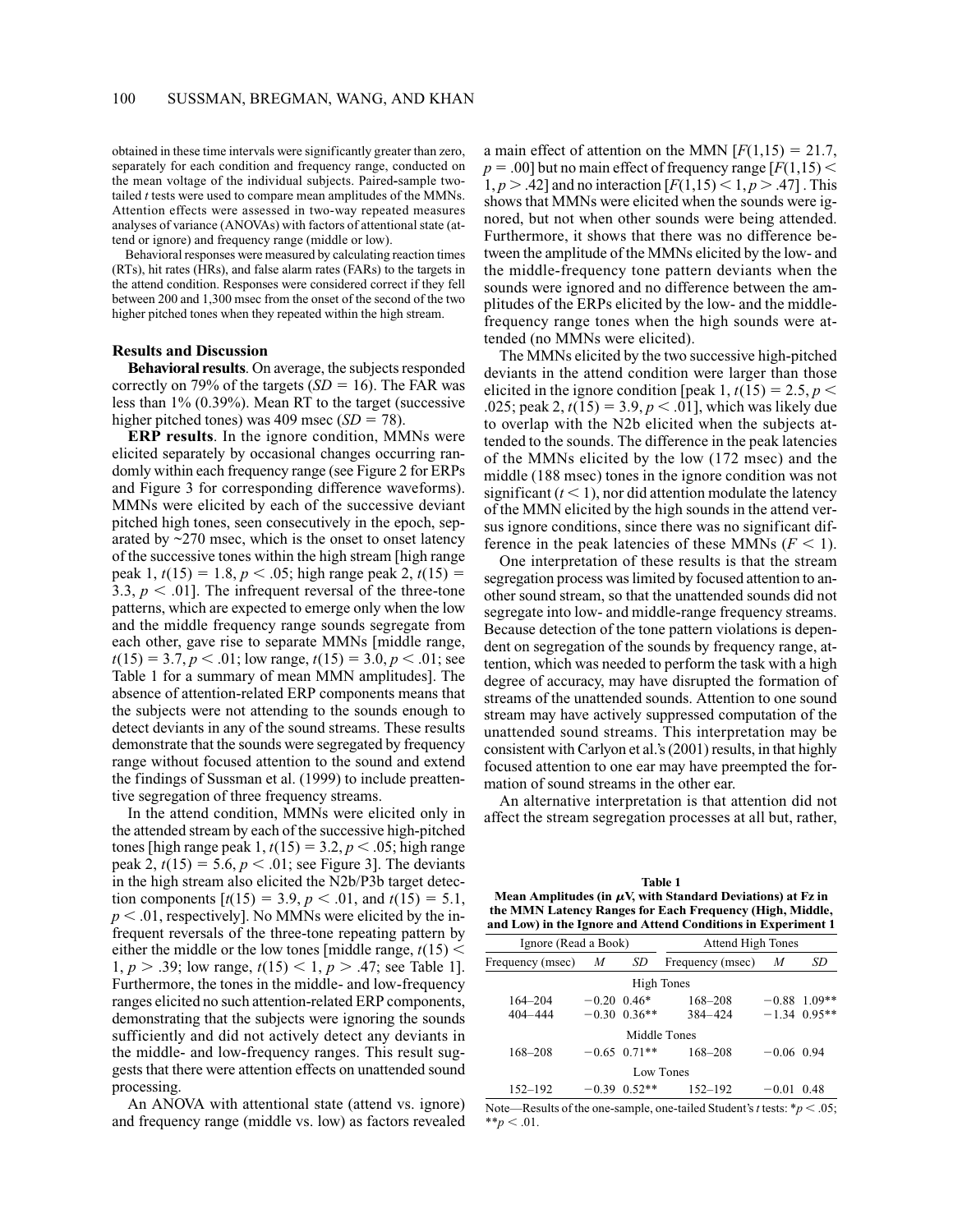

Figure 3. Difference waveforms for the attend and ignore conditions in Experiment 1: The mismatched negativity (MMN) can be observed as a negative waveform in the difference curves, obtained by subtracting the event-related potential (ERP) responses elicited by the standard from the ERPs elicited by the deviant. In the attend condition (left column), the MMN can be observed for the high tones (top panel). Following the MMN to the target (the second MMN seen in the epoch), the N2b and P3b components can be observed, with larger amplitude at the Cz electrode (overlaid, thin line). MMN, N2b, or P3b components were not observed in the ERPs elicited by the unattended middle tones (middle panel) or the low tones (bottom panel). In the ignore condition (right column), MMNs can be observed in the difference waveforms (right column) as a negative waveform at Fz for the high tones, middle tones, and low tones. No attention-related components (N2b/P3b) could be observed at Cz in the ignore condition. Arrows point to the MMN, N2b, and P3b components where elicited.

affected the MMN process. The unattended sounds may have segregated by frequency range, and attention may have suppressed or limited the MMN deviance detection process. This interpretation suggests that detecting pattern violations within the middle and low streams may have been limited by the highly focused attention needed to perform the task within the subset of high sounds.

If attentional load was a factor in modifying either the stream segregation or the MMN process, the ignore condition task in Experiment 1 (reading a book) would not provide a sufficient control of attention to determine this, because the visual task was not as demanding as the auditory task (detecting repetitions of infrequent highpitched sounds within a larger set of alternating pitches). Furthermore, the subjects had no task to perform in the ignore condition, and thus, no measure of attentional focus was obtained, such as that obtained in the attend condition. Thus, when the subjects ignored the sounds in Experiment 1, a useful comparison for measuring the focus of attention away from the sounds (attentional demand) was not obtained.

Although the results in the ignore condition in Experiment 1 do show that focused attention on the sounds was not needed for the stream segregation process to operate (evidenced by the fact that no ERP components associated with any form of attention were elicited in the ignore condition), the task of reading a book and ignoring the sounds in Experiment 1 did not test whether *highly* focused attention to a nonauditory task with an attentional demand similar to that in the attend condition could also preempt the elicitation of MMN. Therefore, another experiment was conducted, in which the subjects performed a visual discrimination task (detecting repetitions of infrequent visual stimuli) that was equated in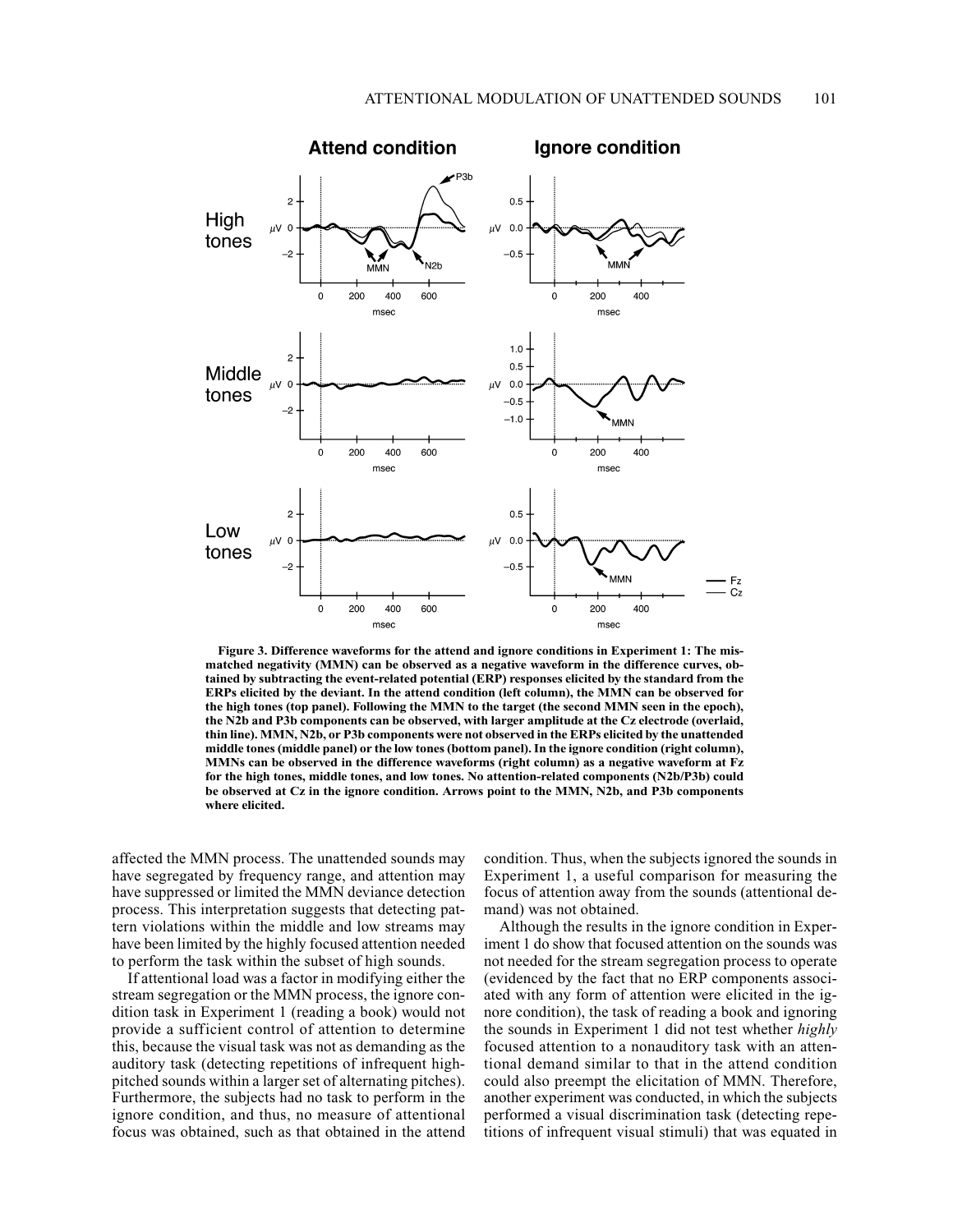style to the auditory task and with a difficulty level comparable to that task, to test whether highly focused attention away from the sounds would modify their processing. We should expect that if highly focused attention was a critical factor influencing unattended sound processing, MMN elicitation should be similarly affected by highly focused attention onto a visual discrimination task, as occurred when highly focused attention was used to perform the auditory task (i.e., no MMNs elicited by some or all of the auditory deviants). If, however, deviants in all the frequency ranges elicited MMNs, this result would support the notion that highly focused attention, in and of itself, does not modify the stream segregation process and may then point toward an explanation involving competition for auditory resources when attention selects a subset of sounds (from many).

## **EXPERIMENT 2**

The purpose of Experiment 2 was to determine whether highly focused attention, in and of itself, might have contributed to the attention effect observed in Experiment 1. To test this, we presented the same auditory input as that in Experiment 1, except that we controlled the focus of the subjects' attention by  $(1)$  requiring the subjects to perform a task with the visual input and (2) equating task difficulty with that of the auditory task performed in the attend condition in Experiment 1 ( $\sim 80\%$  HR).

#### **Method**

**Subjects.** Ten adults (5 males) ranging from 22 to 44 years in age  $(M = 28 \text{ years}, SD = 7 \text{ years})$  were paid for their participation. The subjects were treated in accordance with the ethical guidelines for human subjects research at Albert Einstein College of Medicine, where the study was conducted. All the subjects reported normal hearing and had no history of neurological disorders. Informed consent was obtained after the experimental procedures were explained to them. None of the subjects had participated in Experiment 1.

**Auditory Stimuli.** The auditory stimulus parameters and the protocol were exactly the same as those in Experiment 1 (see Figure 1).

Visual Stimuli. Visual images were created using the Neuroscan ImageWord program to obtain two sizes of 10 letters (A, C, E, F, G, J, K, M, P, and R). The font used for the 10 larger stimuli and for the 10 smaller stimuli was Times New Roman. The target event was the repetition of the same letter of the same size (e.g., AA or AA; see Figure 4). A total of 1,863 trials were presented in a pseudorandom order (restricted to prevent targets from being presented successively) divided equally into nine separate runs of 207 stimuli each. Targets occurred on 10% of the trials. A total of 90 targets and approximately 65 distractor events (two of the same letter of different sizes) were presented overall. A pilot test was conducted (without simultaneous sound input) with three individuals (who did not participate in the main study) to match task difficulty level with the auditory task in the attend condition in Experiment 1 (approximately 79% hit rate and  $\leq$ 1% false alarm rate). The visual stimuli were presented on the screen of a computer monitor (via Neuroscan STIM software), individually for 150 msec, with an offset-to-onset interval of 1.4 sec. The subjects were instructed to fixate their gaze at a cross that was maintained in the center of the screen and to press the computer mouse key whenever they detected a letter of the same size that was repeated (see Figure 4).

Procedures. The testing environment was exactly the same as that in Experiment 1. A computer monitor was in front of the subject at a distance of 1.3 m. The large letters subtended 3.12° of visual angle, and the small letters subtended 2.77° of visual angle.

Prior to the EEG recording session, a brief practice session was given to acquaint the subjects with the visual task and to obtain a baseline measure of subject performance on the visual task without sound input. First, each of the 10 letters was displayed (large, then small) on the screen. Then, after the task instructions were explained, two runs of visual stimuli were presented, in which the experimenter also checked that the subjects could perform the task with at least 50% accuracy. These data then served as a reference to ensure that task performance was maintained similarly with and without sound input. Thus, if attention were diverted away from the main visual task (when sounds were simultaneously presented), we might expect a decrease in performance level on the visual task during the recording session.

During the EEG recording session, sounds were presented bilaterally, with the same sounds to both ears, via insert earphones, and the subjects were instructed to ignore the sounds and perform the same visual task as the one in the practice session in which no sounds were presented. Nine separately randomized sequences  $(3,600$  auditory stimuli per run; 207 visual stimuli per run) were presented. Short breaks were given as needed and a larger break was provided about halfway through the session to allow the subjects to have a snack and to walk around.

EEG recording. EEG recording was exactly the same as that in Experiment 1, with the following exceptions. The EEG was digitized at a rate of 500 Hz  $(0.05-100$  Hz bandpass) and then filtered off line  $(1-15 \text{ Hz})$ . Epochs were 600 msec, starting from 100 msec before and ending 500 msec after the onset of the auditory stimuli.

Data analysis. Mean MMN amplitude was measured using a 40-msec window (time interval) centered on the MMN peak latency obtained in the deviant minus standard difference curves of the grand mean averages, for each condition separately, and was referred to the average amplitude in the prestimulus period. The time intervals were determined at the grand mean frontal (Fz) amplitude, the electrode site at which MMN shows the best signal-to-noise ratio. The following intervals included the grand mean peak latency



Figure 4. Visual discrimination paradigm for Experiment 2: schematic diagram showing an example of the target (repetition of the same-sized letter) and the distractor stimuli (repetition of different-sized letters). The abscissa denotes time. One visual stimulus was presented on the screen every 1.55 sec.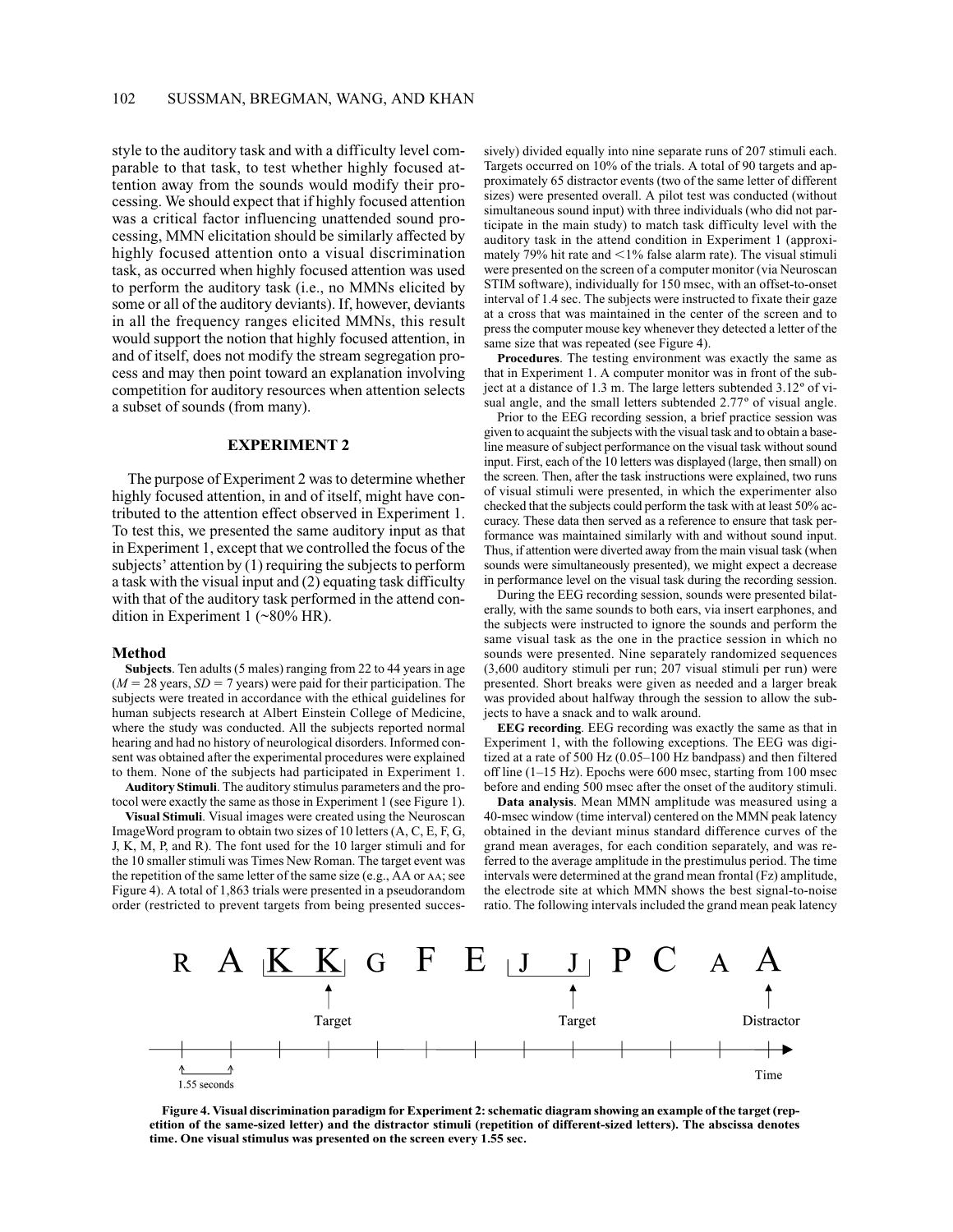of the MMNs. For the high tones, MMNs were measured using the 154- to 194-msec time range for the MMN elicited by the first tone of the target pair (a repeated  $H_2$  tone; peak latency, 174 msec) and, for the second of the pair, the range from 380 to 420 msec (peak latency, 400 msec), calculated from stimulus onset of the first of the successive deviants that could be seen within the epoch—for the middle tones, between 136 and 176 msec (peak latency, 156 msec), and for the low tones, between 206 and 246 msec (peak latency, 226 msec). Because the predictions for the MMNs were made a priori, one-sample one-tailed Student's t tests were used to determine whether the mean amplitudes obtained in these time ranges were significantly greater than zero, separately for each frequency range. conducted on the mean voltage of the individual subjects. MMN amplitudes were compared using ANOVAs with repeated measures. Greenhouse-Geisser corrections were reported. Paired two-sample t tests were used to compare behavioral responses for the visual task.

Behavioral responses to visual targets were measured by calculating RTs, HRs, and FARs. Responses were considered correct if they fell within 1.200 msec from the onset of the visual target stimulus.

# **Results and Discussion**

**Behavioral results.** In the visual-alone condition (prerecording practice session), the subjects responded correctly on an average of 79% of the trials  $(SD = 0.15)$ with a 1.4% FAR. The majority of false alarms were responses to the distractor stimuli  $(1.3\%)$ . In the ignore condition (the EEG recording session), when the subjects ignored the auditory stimuli and performed the visual task, they responded correctly on 81% of the trials  $(SD = 0.15)$ , with a 1.8% FAR. The majority of false



Figure 5. Event-related potential (ERP) and difference waveforms for the ignore condition in Experiment 2: ERPs (left column) elicited at the frontal electrode site (Fz) by the standards (thin line) and deviants (thick line) for the high (top row), middle (middle row), and low (bottom row) tones, displayed separately. Mismatched negatives (MMNs) can be observed in the difference waveforms, separately by frequency range (right column), as a negative waveform at Fz for the high tones, middle tones, and low tones. No attention-related components (N2b/P3b) can be observed. Arrows point to the MMNs.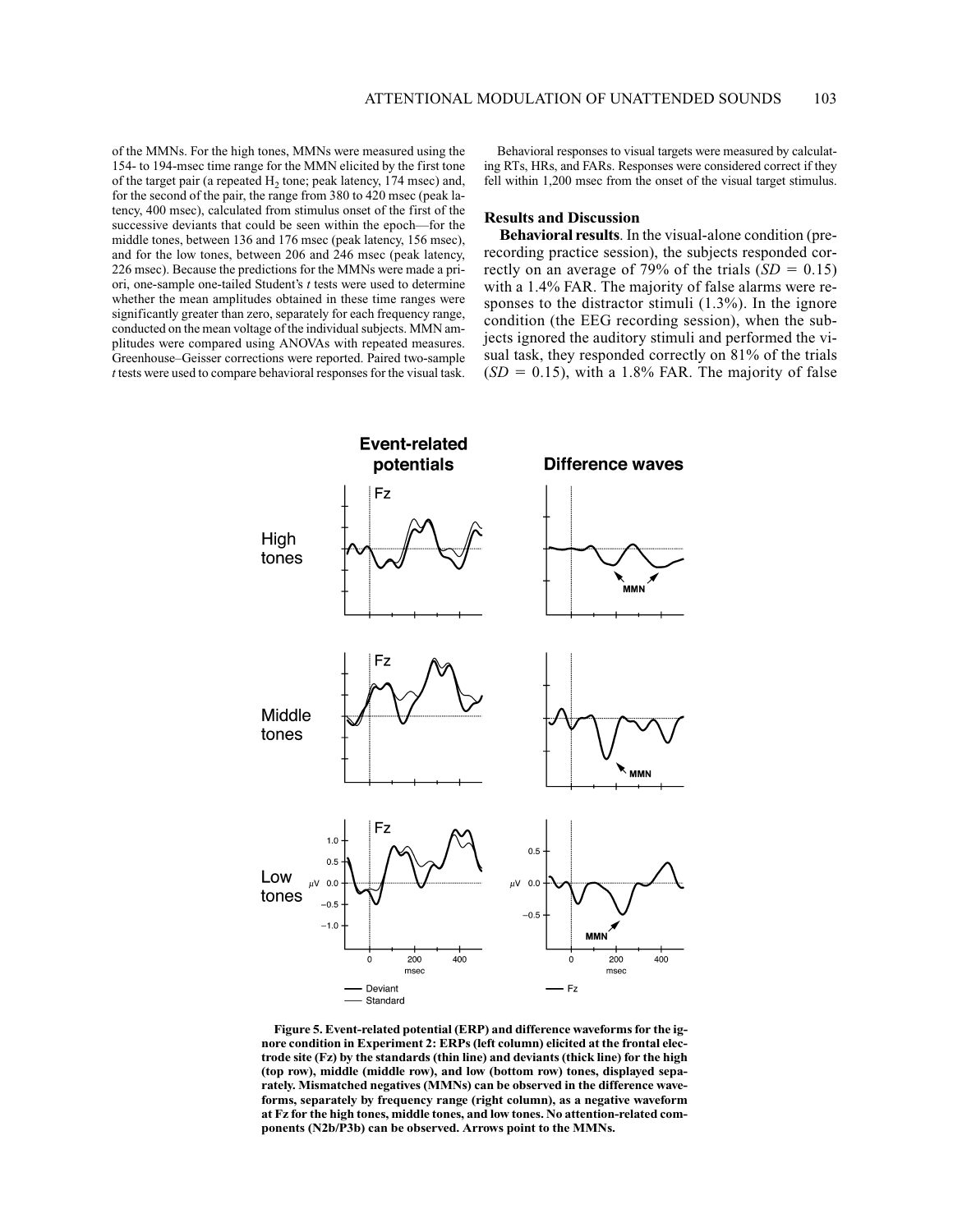alarms were responses to the distractor stimuli  $(1.7\%)$ . There was no significant difference between performance on the visual task when the sounds were presented simultaneously  $[t(9) < 1, p > .70]$ . RTs also did not differ significantly between these conditions  $\left[t(9)\right]$  $1, p > .77$ ]—710 msec (SD = 155 msec) for the visualalone condition and 705 msec ( $SD = 142$  msec) for the ignore condition.

**ERP** results. MMNs were elicited separately by the infrequent sound changes occurring randomly within each frequency range (see Figure 5 for ERPs and corresponding difference waveforms). MMNs were elicited by each of the successive deviant pitched high tones, seen consecutively in the epoch [High Range Peak 1,  $t(9) = 2$ ,  $p < .05$ ; High Range Peak 2,  $t(9) = 2.2$ ,  $p <$ .05]. The response to the infrequent reversal of the threetone patterns, which emerge when the low and the middle frequency range sounds segregate from each other, gave rise to separate MMNs [middle range,  $t(9) = 4.5$ ,  $p < .01$ ; low range,  $t(9) = 3.2$ ,  $p < .01$ ; see Table 2 for summary of mean MMN amplitudes]. There were no significant effects of frequency range on MMN amplitude  $[F(3,27) = 1.7, p > .33]$ . The absence of any attentionrelated ERP components (e.g., P3a, N2b, or P3b) shows that the subjects were not attending to the sounds enough to detect deviants in any of the sound streams. These results are very similar to those for the ignore condition in Experiment 1 (see Tables 1 and 2), showing no attention effect on unattended sound processing. Even with highly focused attention on a primary visual task, stream segregation and MMN processes were not modified for the unattended sound input.

The same sound input was used in Experiments 1 and 2; thus, we show that MMNs were elicited by unattended deviants when a video was watched (the ignore condition in Experiment 1) or when a demanding visual discrimination task was performed (the ignore condition of Experiment 2), but not by the same deviants when another auditory stream was attended to (the attend condition in Experiment 1). This indicates that attentional demand by itself is not the main factor contributing to the attention effect. Segregation was induced by the frequency separation of the sound input, so that deviants were detected and MMNs elicited, separately in each of the streams, even when attentional demand was increased in

Table 2 Mean Amplitudes in  $\mu$ V (and Standard Deviations) at Fz in the MMN Latency Ranges (in Milliseconds) for Each Frequency Range (High, Middle, Low) in the Ignore **Condition (Visual Discrimination Task) in Experiment 2** 

| Tones  |              | Amplitude |          |  |
|--------|--------------|-----------|----------|--|
|        | Range (msec) | M         | SD       |  |
| High   | $142 - 182$  | $-0.24$   | $0.42*$  |  |
|        | $380 - 420$  | $-0.29$   | $0.40*$  |  |
| Middle | 136–176      | $-0.57$   | $0.40**$ |  |
| Low    | $152 - 192$  | $-0.46$   | $0.46**$ |  |

Note—Results of the one-sample, one-tailed Student's *t* tests:  $*p < .05$ ; \*\* $p < .01$ .

the ignore condition to match that in the attend condition. Thus, taken together, the results of Experiments 1 and 2 point toward a different explanation for the attention effect than simply attentional demand (see the General Discussion section). This may be due in part to some independence of visual and auditory attentional resources (Duncan, Martens, & Ward, 1997). Further testing is needed to assess this interpretation for sound organization processes.

## **EXPERIMENT 3**

This was a behavioral experiment whose purpose was to validate the assumptions made in Experiments 1 and 2 and in other MMN research in which auditory streams have been used. There have been a number of experiments in which global sequences segregate into subsequences (auditory streams) that occupy different frequency ranges (Ritter et al., 2000; Sussman et al., 2001; Sussman et al., 1998, 1999; Winkler et al., 2003; see Bregman, 1990, for a review). When a change is introduced into one of these subsequences and an MMN response occurs, it has been assumed that elicitation of the MMN is related to the detection of a change within that subse*quence*. However, any changes in a subsequence will, of necessity, introduce a change in the overall (global) sequence. Could the MMN simply be a response to a change in the global sequence? This experiment was an attempt to rule out this interpretation by determining whether deviants eliciting MMN in Experiment 1 could have been part of a global perception of deviance of those same sounds. Many studies have shown that the auditory information encoded in the memory trace that generates MMN strongly corresponds with behavioral perception of the same sounds (e.g., Kisley et al., 2004; Stekelenburg, Vroomen, & de Gelder, 2004; Sussman et al., 2001; Tiitinen, May, Reinikainen, & Näätänen, 1994). To determine how the sounds were perceived, we obtained behavioral performance measures on the unattended sounds in the attend condition in Experiment 1 (*i.e.*, the middleand low-frequency sounds) to assess correspondence between perception of the sounds (no EEG recording) and neurophysiological evidence (*i.e.*, MMN elicitation) concerning the same unattended sounds (the ignore conditions in Experiments 1 and 2). Thus, in Experiment 3, the middle- and low-frequency sounds were presented without the high tones to behaviorally test whether the change in the global pattern was perceptible even when the sounds were segregated. Support for the notion that MMN elicitation in the ignore conditions in Experiments 1 and 2 indexed stream segregation would be found if the global patterns were not perceptible when the sounds were perceptually segregated.

## **Method**

Subjects. Twenty adults (14 females) ranging in age from 18 to 42 years ( $M = 31$  years,  $SD = 7$  years) with reported normal hearing were paid to participate in the study. Informed consent was obtained after the experimental procedures had been explained to them. One subject's data were excluded due to experimenter error.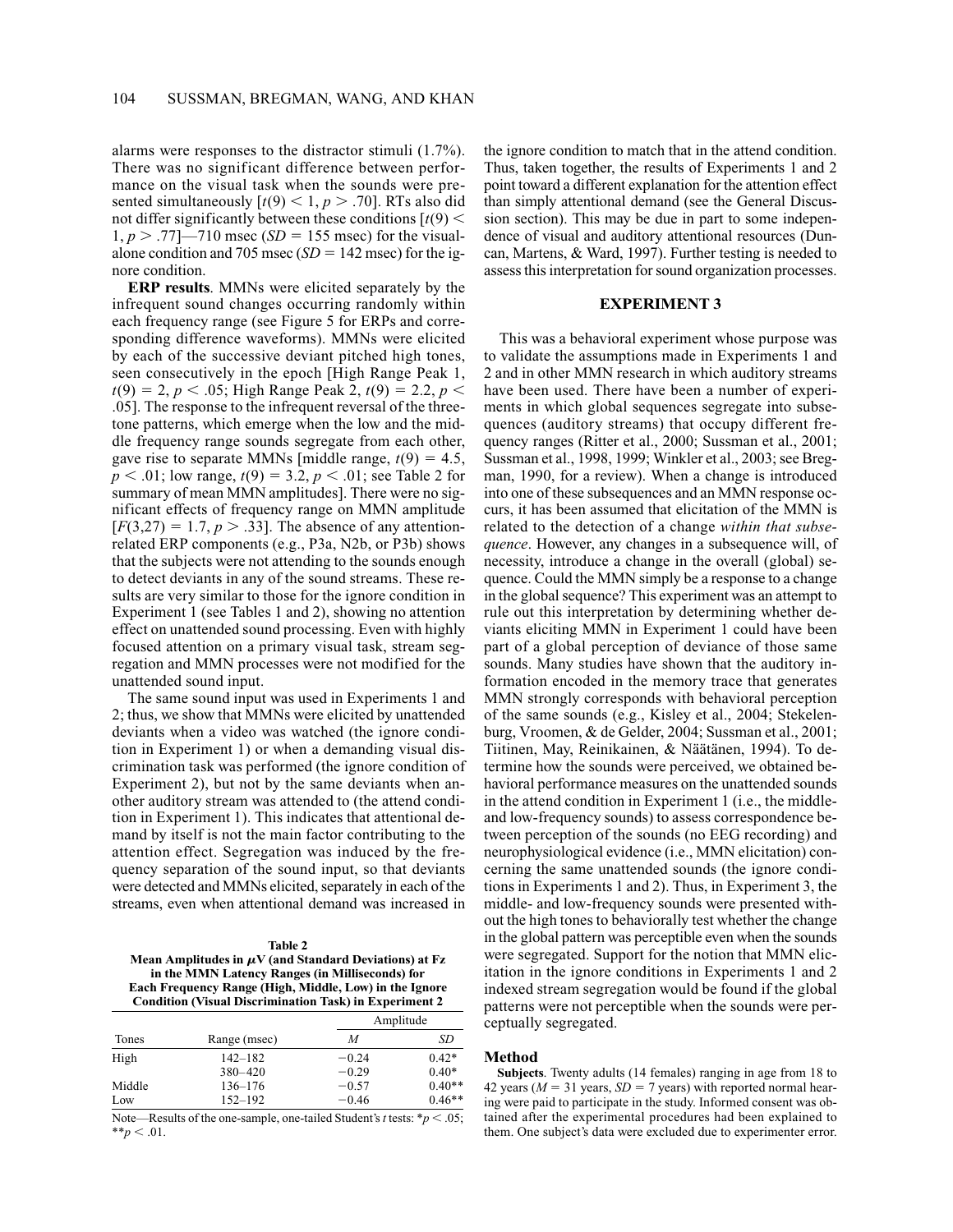All the subjects in Experiment 1 participated in Experiment 3 at the Albert Einstein College of Medicine.

Stimuli. Sounds and sound sequences were created using the CoolEdit Pro software and were presented bilaterally through insert earphones (Eartone 3A), using the same testing environment as that in Experiments 1 and 2. Two sets of three different tones (represented by A, B, and C and 1, 2, and 3) were arranged in two different orders to create two different repeating global tone patterns. In Global Tone Pattern  $1$  (G1), the order of the six tones was A-1-B-2-C-3-A-1-B-2-C-3... In Global Tone Pattern 2 (G2). the order of the six tones was A-2-B-3-C-1-A-2-B-3-C-1... (the stimulus sequences are depicted in Figure 6). For either G1 or G2, when all the tones occupy a similar frequency range, the subject should perceptually integrate it as a single six-tone perceptual stream and should, therefore, be able to distinguish G1 from G2 by the difference in the order of the six tones. When the A, B, C tones

occupy a different frequency range from the 1, 2, 3 tones, the tones should segregate by frequency range into two streams. When this happens, each of the within-stream patterns, the higher (A, B, C, A, B, C, ... ) and the lower  $(1, 2, 3, 1, 2, 3, ...)$ , is the same in both the G1 and the G2 patterns; the only thing that differs in G1 and G2 is the starting point of the lower cycle (i.e., 1, 2, 3, 1, 2, 3... and 2,  $3, 1, 2, 3, 1, \ldots$  are the same cycle that simply starts on a different tone). A 1-sec fade-in and 1-sec fade-out were used at the beginning and end of the tone cycles to avoid the possibility that the subjects could use the cues of the beginning or ending of the sequences to determine the difference between the lower streams of G1 and G2 (see Figure 4). Without these cues, any subject who segregates the upper and the lower streams should not be able to distinguish G1 from G2.

Two conditions were presented, near  $(N)$  and far  $(F)$ , in which the value of the A, B, and C tones, separated by one-semitone steps,



Figure 6. Stimulus paradigm for Experiment 3. (A) Schematic diagram showing the global presentations of the alternating tones presented in the far (top two rows) and near (bottom two rows) conditions. The y-axis represents sound frequency, and the x-axis represents time. (B) Schematic representation of a single trial. The fade-in, steady-intensity, and fade-out parts of the amplitude envelopes are shown for Global Patterns 1 and 2.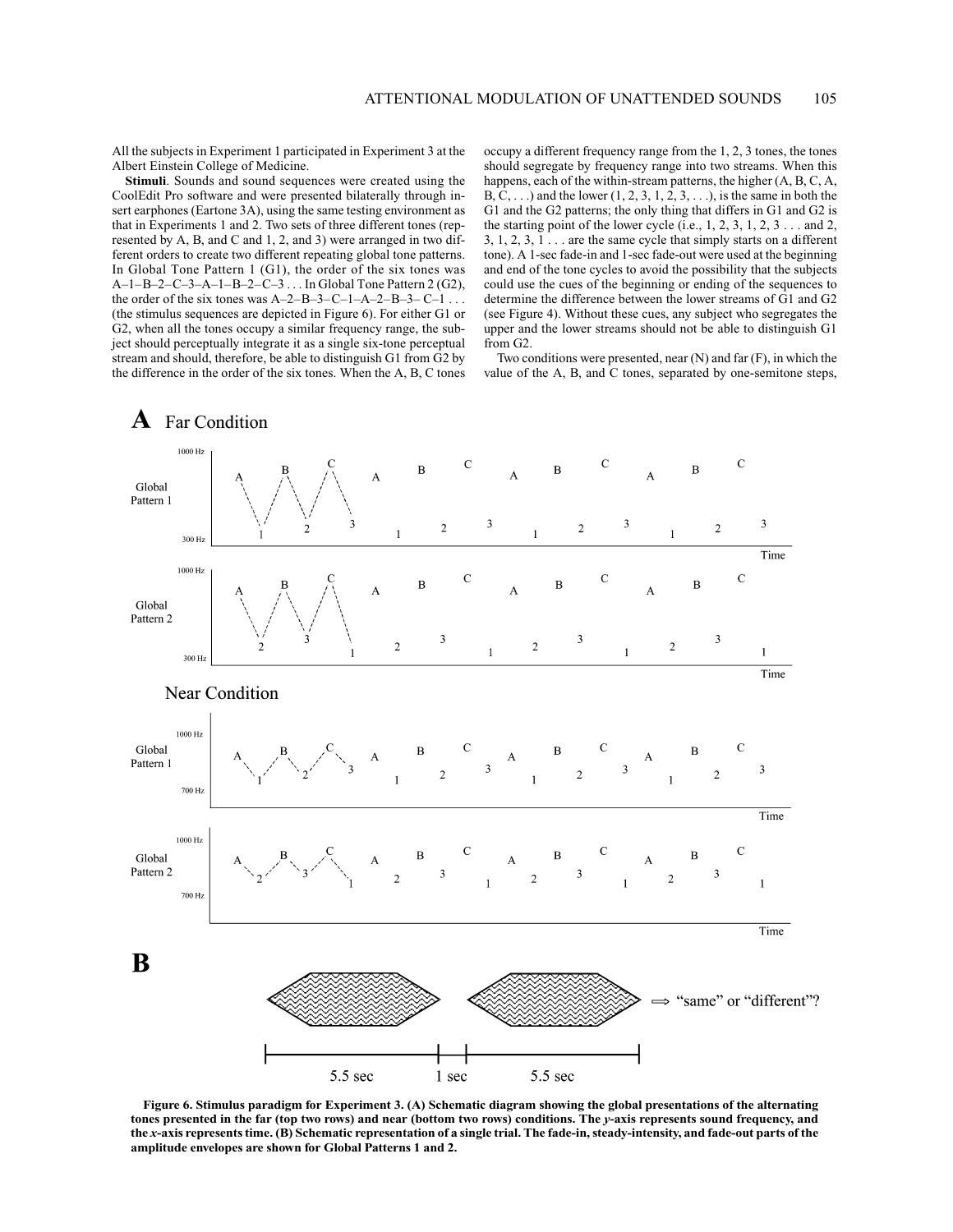were identical in both conditions. The A tone was 880 Hz, the B tone was 932 Hz, and the C tone was 988 Hz. As in Experiment 1. these are referred to as the *middle* frequency range. The value of the 1, 2, 3 tones differed to create the two conditions. In the N condition, the three tones  $(A, B, and C)$  making up the middle-frequency range were *near* in frequency to the three tones making up the *low*frequency range  $(1, 2, 3)$ , which were separated, among themselves, by one-semitone steps. The tone represented by the number 1 was 740 Hz, the number 2 was 784 Hz, and the number 3 was 831 Hz. being near in frequency to the middle tones (the separation between A, the lowest tone in the middle range, and 3, the highest tone in the low range, being one semitone).

In contrast, in the F condition, the A, B, C tones making up the middle-frequency range and the 1, 2, 3 tones making up the lowfrequency range were far in frequency from each other. The 1, 2, and 3 tones were separated, among themselves, by only one-semitone steps: Tone number 1 was 312 Hz, tone number 2 was 330 Hz, and tone 3 was 349 Hz, but they were far in frequency from the A, B, and C tones (the separation between tones A and 3 being six semitones). The F condition tones in Experiment 3 thus were identical in frequency value to the six tones used for the middle and low tones in Experiment 1 (those that were unattended in the attend condition in Experiment 1). In addition, in both the N and the F conditions, the tones were presented using a 135-msec SOA between successive tones (yielding a within-stream SOA of 270 msec), to match the SOA of the middle and low tones in Experiment 1.

Each trial consisted of two sequences separated by 1 sec of silence (see Figure 6). Each sequence consisted of one cycle of six tones repeated for 5.5 sec. One such sequence was created for each of the two global sequences each of the two conditions (creating four different global sequences: NG1, NG2, FG1, and FG2). There were eight combinations of these four sequences of stimuli: FG1-FG1, FG1-FG2, FG2-FG1, FG2-FG2, NG1-NG1, NG1-NG2, NG2-NG1, and NG2-NG2.

In each condition, there were either two sequences that were the same (FG1–FG1 and FG2–FG2, or NG1–NG1 and NG2–NG2) or two sequences that were different (FG1-FG2 and FG2-FG1, or NG1-NG2 and NG2-NG1). If the order of the sounds could be detected in the global sequences whether or not the sounds segregated, it was expected that the *different* sequences should be significantly discriminated from the *same* sequences in both the N and the F conditions. On the other hand, if the order of the sounds in the global sequences could not be detected when the sounds segregated (in the F condition), *different* should be discriminated from the *same* sequences only in the N condition.

Procedures. EEG was not recorded during the testing session in Experiment 3. A total of 48 trials, 6 trials of each of the eight possible sequence combinations, made up the experiment. The order of trials was counterbalanced across subjects. The subjects were told that they would hear a short sequence of sounds, followed by a short silence, and then another short sequence of sounds. They were instructed to listen to the two sequences and then indicate whether the two sequences sounded the same or different by marking their answer next to the trial number  $(1-48)$  on a prepared sheet given in advance. A response was required after each trial. There was no time limitation for recording responses; the next trial was started after the subject had indicated that he or she had completed his or her response.

Data analysis. For each subject, the HRs, the FARs, and d' were calculated in each condition separately. The  $d'$  measure is derived from signal detection theory (Green & Swets, 1966) and measures the separation between two classes of stimuli on a hypothetical inner perceptual dimension upon which the subject's decision is based. In the present experiment, we used a same-different model for independent observations to obtain  $d'$  (Macmillan & Creelman, 1991), a measure of the subject's ability to discriminate same from different sequences. The following procedure was used to calculate  $d'$ . Responses were counted as hits if the subject indicated same

Table 3 **Summary of Mean Responses (in Percentages) for the Near and Far Conditions in Experiment 3** 

| Near Condition    |      |           | Far Condition |                   |           |
|-------------------|------|-----------|---------------|-------------------|-----------|
| Stimulus Sequence |      |           |               | Stimulus Sequence |           |
| Response          | Same | Different | Response      | Same              | Different |
| Same              | 74   | 26        | Same          | 79                | 72        |
| Different         | 33   | 67        | Different     | 21                | 28        |

when the two sequences were the same or if subjects indicated dif*ferent* when the two sequences were different. Responses were counted as false alarms if the subjects indicated different when the sequences were the same or if the subjects indicated same when the sequences were different. We calculated one d' score for each subject separately in each condition.

## **Results and Discussion**

If the tones were segregated, the within-stream patterns  $(1-2-3$  and  $A-B-C$ ) were identical in both G1 and G2 (apart from their starting or ending at different points in the within-stream cycle). Therefore, the measure of whether the global pattern was available to the subjects was whether or not they could tell the difference between G1 and G2. Table 3 provides a summary of the subjects' responses.

The mean  $d'$  score was significantly greater than zero in the N condition [mean  $d' = 1.9$ ,  $t(18) = 7.5$ ,  $p < .001$ ], but not in the F condition [mean  $d' = 0.43$ ,  $t(18) = 1.4$ ,  $p >$ .18]. Furthermore, there was a significantly greater mean d' in the N than in the F condition  $\lceil t(18) = 4.8, p < .001 \rceil$ . There also appears to be a response bias in favor of responding *same* in the F condition ( $c = -0.10$  and  $-0.96$ , in the N and F conditions, respectively). We believe that the bias for responding *same* occurred because the global sequences (G1 and G2) were not detected as being different from each other in the F condition. This pattern of results indicates that segregation of the high and the low sounds occurred in the F condition, so that the segregation of the two streams made it impossible to distinguish the global patterns of the six-tone cycles from each other. Only in the N condition were the subjects able to discriminate the *same* (G1–G1 and G2–G2) from the *different* (G1–G2 and G2–G1) sequences, which is consistent with the hypothesis that they heard each of them as a single global sequence.

Taken together, these results demonstrate that when the sounds were integrated to form a single frequency stream (N condition), the global patterns were detectable to listeners but that when the sounds were segregated to form different frequency streams (F condition), the global patterns were not detectable. This suggests that global violations were not responsible for eliciting MMN in Experiments 1 and 2. The MMN process seems to involve two stages; one is the extraction and maintenance of the regularities in the ongoing input, and the other is the deviance detection process, which uses the information maintained in the regularities. The process that extracts and maintains sound regularities is likely shared with other auditory processes, perhaps subserving many pro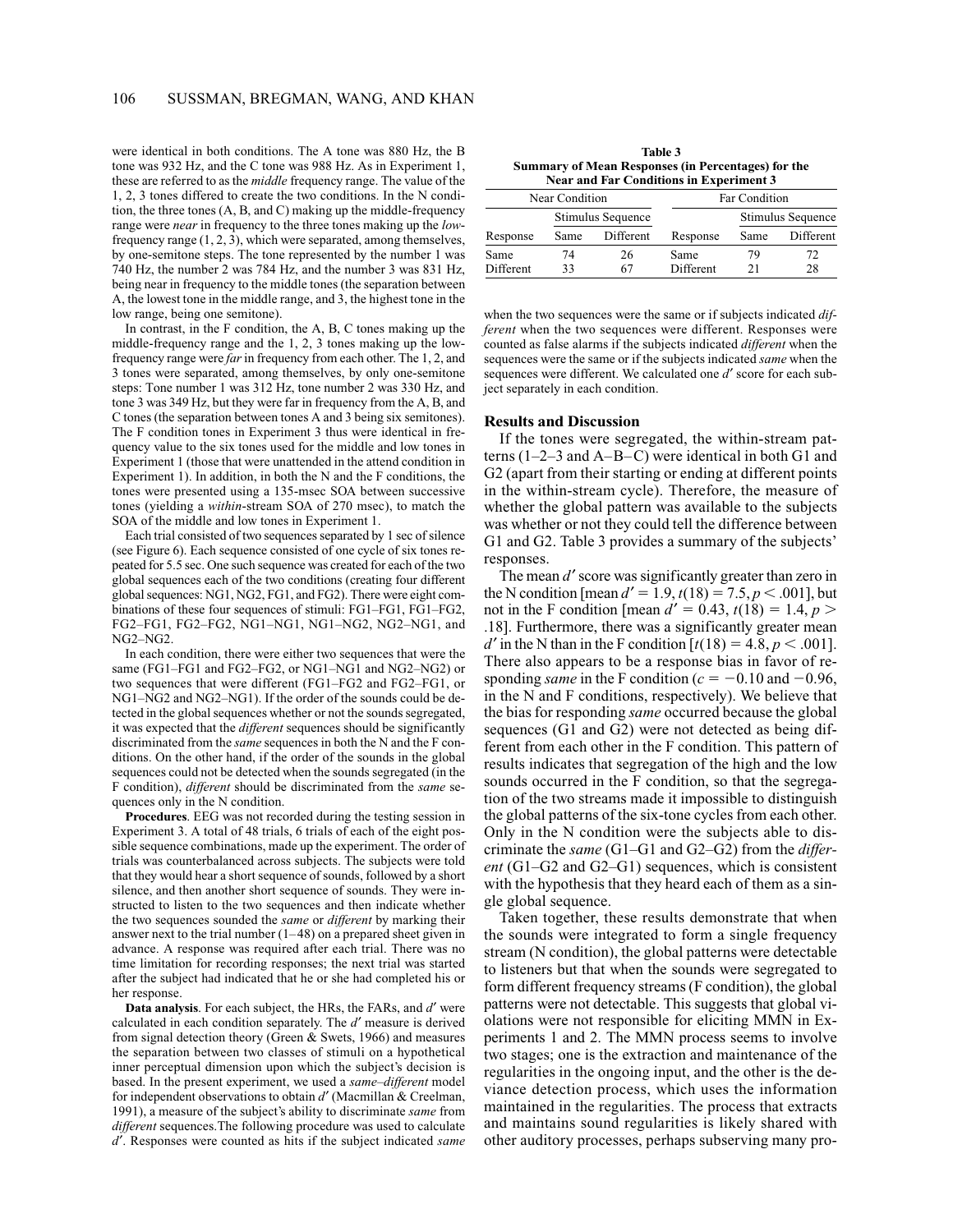cesses in parallel or at various stages. It seems unreasonable to assume that the formation of records of regularities in the sounds of the environment would exist solely for the purpose of detecting deviants, considering that identification of the sound sources (and finding regularities in the acoustic signal) is so central to auditory functioning. Deviance detection is not needed to establish regularities, even though establishment of the regularities is necessary to detect deviants. The established close correspondence between perception and MMN elicitation suggests that the deviance detection part of the process, eliciting MMN, occurs at a relatively late processing stage, just prior to or coincident with perception. This is also consistent with our findings that attention can alter auditory processes preceding the deviance detection stage (see the introduction for further details). Thus, we can conclude, in this and in our other studies in which streams have been used, that MMN elicitation by pattern violations indexes the detection of violations of the within-stream patterns, and not of disruptions of the global patterns. These data provide further support for the notion that MMN elicitation can index stream segregation (Sussman et al., 1999).

## **GENERAL DISCUSSION**

Three experiments tested whether attention could modify the manner in which unattended sounds were processed when one frequency range was selected from three possible frequency streams. When none of the sounds was attended, evidence for stream segregation was obtained; MMNs were elicited within each stream. Stream segregation appeared to be unaffected by attention when the focus of attention was on a visual task, whether the visual task load was easy (reading a book in Experiment 1) or difficult (a visual discrimination task in Experiment 2). In contrast, when one auditory stream among the three possible streams was selected in order to perform a task with the sounds (Experiment 1, attend condition), evidence of segregation of the unattended sounds was not obtained (no MMNs and no attention-related ERP components [e.g., N2b and P3b] were elicited by them). Although the ERP responses associated with sound change detection were elicited by the subset of high sounds within the listener's focus of attention (the MMN, N2b, and P3b components were elicited by targets), there was no neurophysiological indication that the low and the middle sounds were segregated from each other when the high sounds were selected out and a task performed with them. These results indicate a modality-specific attention effect, suggesting that focusing attention on an acoustic stream (but not on a visually based task) can modify the manner, or extent, to which the unattended acoustic information is processed.

Experiment 3 demonstrated that discrimination between global patterns formed by different temporal relationships of the same component sounds could be achieved only when the all the sounds were heard as belonging to the same stream (N condition). When the distance between the

component sounds was increased (F condition), the sounds formed separate streams based on the frequency separation among the component sounds, and the global pattern differences were no longer heard. This result indicates that the MMNs elicited by pattern violations in the ignore conditions (Experiments 1 and 2) reflected within-stream deviance detection processes and not detection of global violations of the sequence. These results are also concordant with other behavioral studies that have suggested that primitive processes are responsible for stream segregation (e.g., Bey & McAdams, 2003). Bey and McAdams investigated the recognition of interleaved melodies by varying the frequency separation between the target melody and the distractor sounds on five levels of  $\Delta f$  (0, 6, 12, and 24 semitones). They found that listeners were able to accurately recognize the target melody interleaved within distractor sounds as the  $\Delta f$  between melody and distractor increased. The authors concluded that the segregation of tones was induced by the frequency separation between distractor and melody sounds, influencing the ability to detect the melody. Their results would predict that in the present study, in which two three-tone rising pitch patterns were alternated to form six-tone global patterns, that the three-tone "melodies" would be perceived separately from each other only when the component sounds of the global patterns were presented with greater than 10-semitone distance from each other (as was the case in the F condition in Experiment 3). And we concluded from the results of Experiment 3 that the observed bias (for the subjects to hear the patterns as the same) occurred because, when the sounds segregated, there was no difference between the corresponding within-stream threetone "melodies" in G1 and G2. These data provide further evidence that MMN elicitation can serve as an index of stream segregation.

Taken together, the present results point toward an explanation of modality-specific processes mediating an effect of attention on unattended sound processing. The results in Experiment 2 demonstrated that there was no effect of attention on the segregation or the MMN elicitation processes for unattended sounds even when a visual task was performed that was equal in processing load to the auditory task in Experiment 1. Thus, processing load itself cannot be considered the critical factor contributing to the attention effect. The results could be attributable to a modality-specific interference (Duncan et al., 1997). This interpretation suggests that interference will be more likely to occur if attention is focused on a sound source, rather than on a visual source, because attentional capacities for visual and auditory processing may be largely independent from each other. When subjects attend a visual channel, the visual-processing resources needed to perform the task will not interfere with simultaneous auditory processes. This means that when attention is assigned to an auditory channel, processing of other auditory channels may be restricted. The difference in processing unattended sounds between the attend and the ignore conditions in the present study may be attributable to a difference in the quantity of resources used in the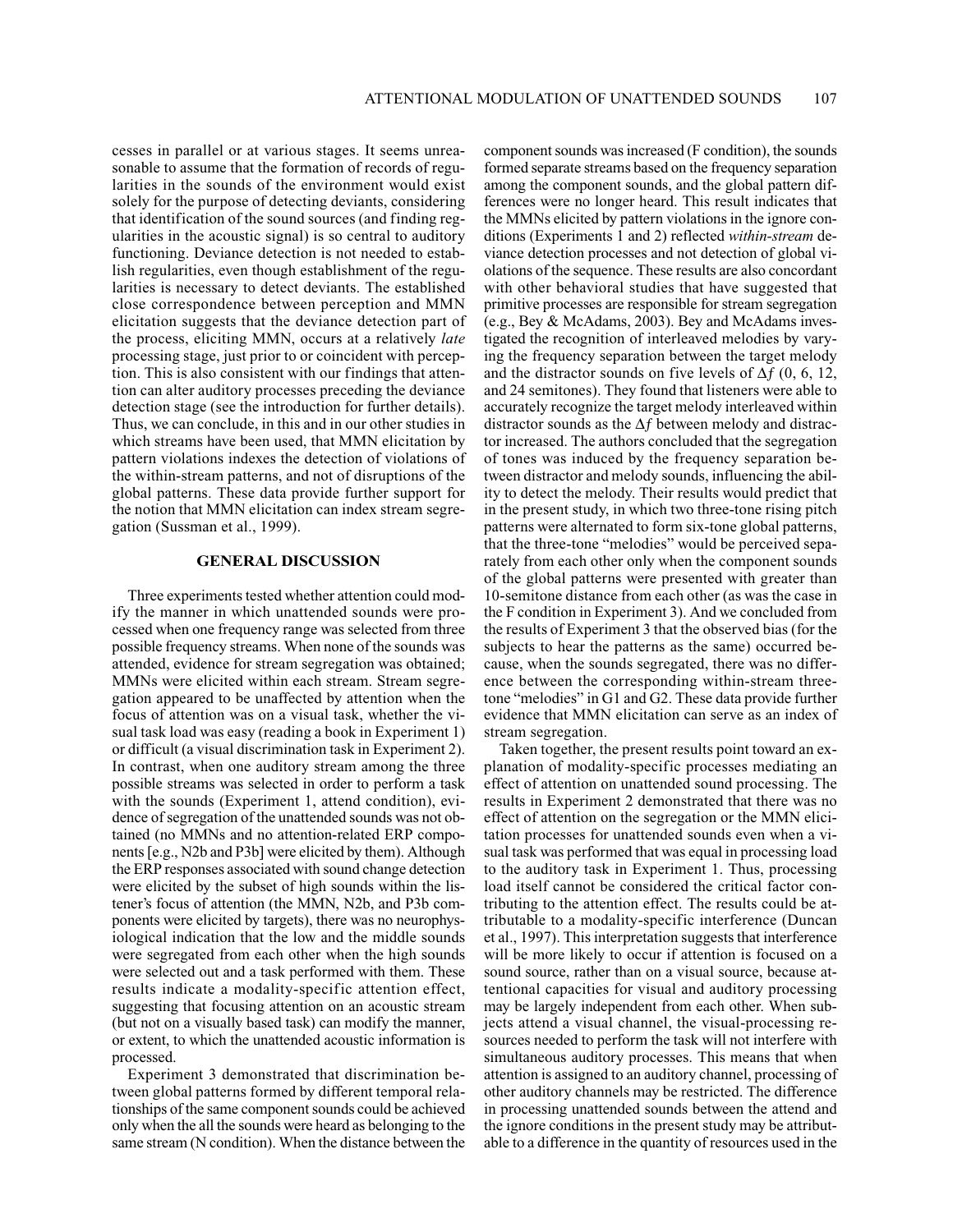modality performing the task. This may have been set up by focusing attention to one of many sound streams (when frequency was the only cue for stream segregation).

It should be noted, that the locus of this attentional biasing for sound processing remains to be determined. We cannot determine whether attention modified the stream segregation process or the MMN process (or both). Previous studies have indicated that the two processes (auditory stream segregation and MMN change detection process) are distinct, by showing that the stream segregation process precedes the MMN deviance detection process in time (Sussman, 2005; Sussman et al., 1998, 1999; Sussman et al., 2001; Yabe et al., 2001). This suggests that the two processes might have operated independently of one another and attention could have modified one and not the other. But because the MMN process is the later of the two, the absence of MMN does not indicate which process was modified by attention. MMN would not be elicited in either case.

It is possible that attention could have modified the level of the MMN deviance detection process, even if the sounds had already been organized via stimulus-driven factors. The pace of the sounds in the present study was fast (90 msec offset to onset), which automatically induces stream segregation when the sounds are completely ignored. This was seen in the ignore conditions, in which deviants in all three streams elicited MMNs and no ERP components associated with any forms of attention (e.g., no P3a, N2b, or P3b; and also in Sussman et al., 1999, in which the alternating high and low sounds were presented at a rapid rate). In contrast, in our previous studies, in which attention modified earlier organizational processes that influenced the MMN deviance detection process (Sussman et al., 1998; Sussman, Winkler, Huoutilainen, et al., 2002), the pace of the sounds was slower  $(e.g., 1,250, and 1,000, and 1,000)$  msec offset to onset, respectively). In both of these studies, segregation and grouping of the sounds were *not* automatically induced by stimulus-driven factors, likely due to the slow pace, and no MMNs were elicited (when the auditory signal was completely ignored). We concluded in these studies that the difference in MMN results was due to a difference in sound organization between ignore and attend conditions. That is, attention modified the organization of the sounds, not the MMN process. Thus, it is possible in the present study, that the unattended sounds segregated by frequency range but the highly focused attention on the high stream may have suppressed or limited the MMN deviance detection process.

In other studies, the effects of attention on the MMN process have been examined. Some studies have shown, in selective listening paradigms, that highly selected attention to one auditory channel attenuated the amplitude of the MMN elicited by unattended deviants in another auditory channel (e.g., Näätänen, Paavilainen, Tiitinen, Jiang, & Alho, 1993; Woldorff, Hackley, & Hillyard, 1991; Woldorff, Hillyard, Gallen, Hampson, & Bloom, 1998). An unsolved issue among these studies was that only the amplitude of the intensity-based (not the frequencybased) MMN was reduced by attention. Recently, Sussman et al. (2003) resolved this conflict by demonstrating that highly focused selective attention, in and of itself, does not alter deviant detection on the unattended channel. Rather, the reduced MMN amplitude was the result of a competition for MMN deviance detection that was set up when identical deviants (e.g., frequency-based deviants) occurring on both attended and unattended channels vied for MMN elicitation. In Sussman et al.'s (2003) study, when the subjects ignored the stimulation altogether (in a separate condition), MMNs were elicited by deviants presented to both ears. When frequency deviants were targets in the attended ear, frequency deviants in the unattended ear elicited no MMNs. We concluded that competition for deviance detection was biased by attention so that the attended channel "won out." The presence of deviants without attentional bias did not alter the MMN result. This competition hypothesis may support an MMN limitation hypothesis of the present results. Competition for MMN deviance detection may have been set up between the middle- and the low-frequency streams in which similar (falling pitch) pattern violations were vying for the same processes. Highly focused attention to the sounds for detecting the successive pitch deviants in the high stream may have biased the MMN system to the attended stream (attention facilitating the deviance detection process in the attended stream) without affecting the stream segregation process at all. Moreover, similar to what was found by Sussman et al. (2003), in the present study when a visual task was the primary focus (ignore conditions), all the deviants in all the frequency ranges elicited MMN. In other words, attention to sounds may be needed to bias processing of the unattended sounds, because MMN was not biased simply by the presence of the deviants occurring in both ears.

Alternatively, it is possible that it was not the MMN system that was limited or biased by attention but that attention limited the organizational processes associated with stream segregation. Attention to one sound stream may have disrupted the formation of streams in the unattended sounds. If this were the case, the highly focused attention needed to perform the auditory task may have modified processes preceding the MMN system—those associated with representation and storage of sequential sounds. If attention modified the organizational process, so that the unattended sounds did not segregate, the withinstream patterns would not be detected (and consequently, violations of the within-stream patterns not detected), and thus, no MMNs would be elicited. Attention may heighten power for the task at hand but preempt certain auditory resources that would otherwise be used by *preattentive* auditory processes.

In summary, the results of the three experiments showed that even though more than one stream can be formed at the same time, attention can modify sound processing when one sound stream is selected over others. MMNs were elicited by unattended deviants while the subjects performed a visual task (the ignore conditions in Experiments 1 and 2), but not by the same deviants when the subjects attended to another auditory stream (the attend con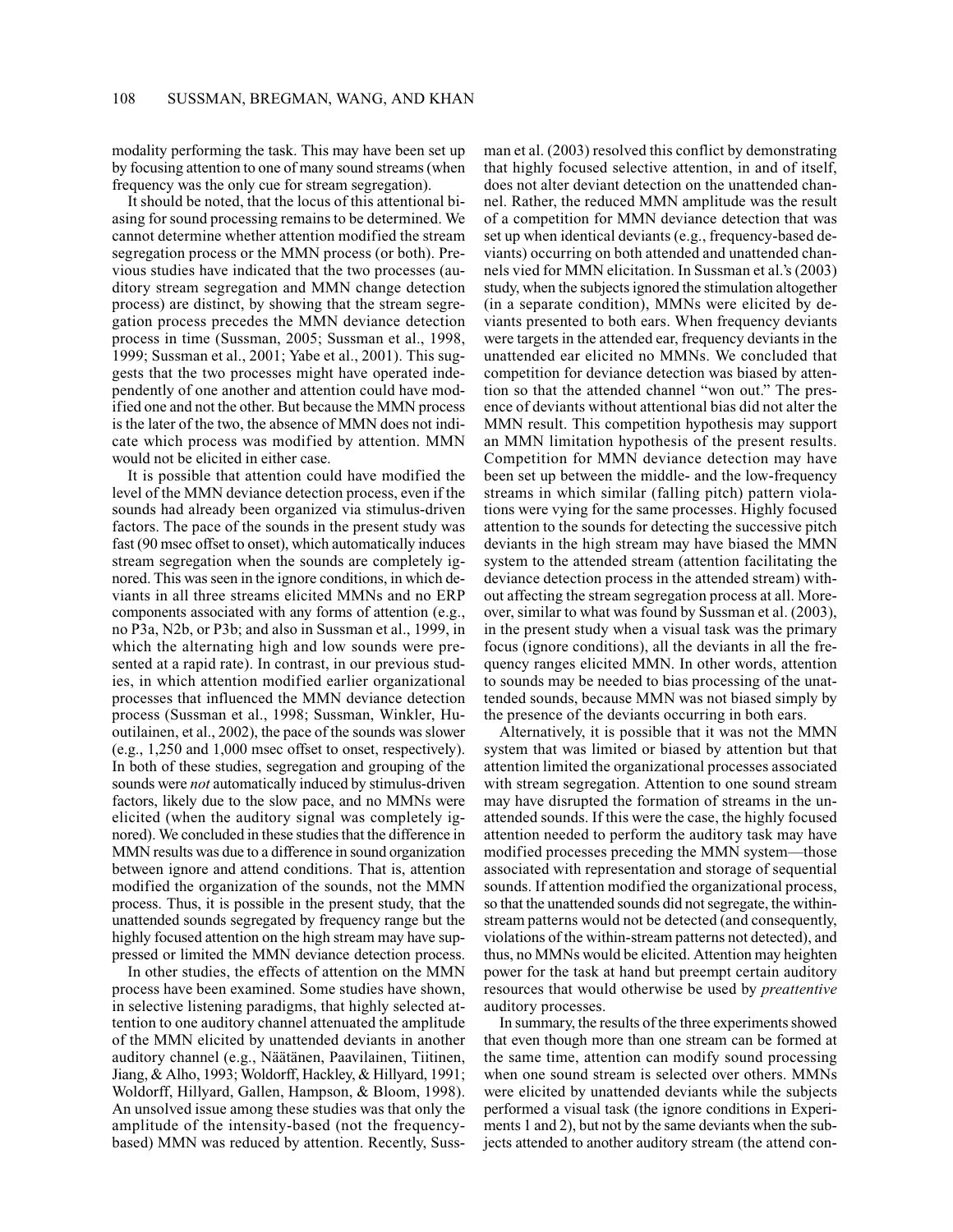dition in Experiment 1). When experimental subjects had no task to perform with any of the sounds and focused, instead, on simultaneous visual sensory input, auditory stream segregation was induced by the frequency separation of the sound input, and MMNs were thus elicited separately in each of the streams. This may be explained. at least in part, by some independence of visual and auditory attentional resources (Duncan et al., 1997). In contrast, when attention was focused on one frequency range of the total sound input, attention appears to have biased the sensory input to facilitate the task at hand, at the possible expense of the unattended sound input. This result is consistent with previous animal (Desimone, 1998; Desimone & Duncan, 1995; Fritz et al., 2003; Moran & Desimone, 1985) and human (Sussman et al., 2003; Woldorff et al., 1991; Woldorff et al., 1998) studies showing that attentional control can limit the unattended channel in favor of the attended sensory input. The active selection of a subset of sensory information modifies the input at an early processing stage, which is generally observed as an enhancement of the neural activity for the relevant features of the input. This type of attentional biasing facilitates the ability to achieve behavioral goals.

#### **REFERENCES**

- BEY, C., & MCADAMS, S. (2003). Postrecognition of interleaved melodies as an indirect measure of auditory stream formation. Journal of Experimental Psychology: Human Perception & Performance, 29, 267-279.
- BOTTE, M.-C., DRAKE, C., BROCHARD, R., & MCADAMS, S. (1997). Perceptual attenuation of nonfocused auditory streams. Perception & Psychophysics, 59, 419-425.
- BREGMAN, A. S.  $(1978)$ . Auditory streaming is cumulative. *Journal of* Experimental Psychology: Human Perception & Performance, 4, 380-387.
- BREGMAN, A. S. (1990). Auditory scene analysis. Cambridge, MA: MIT **Press**
- BROADBENT, D. E. (1958). Perception and communication. New York: Pergamon.
- BROCHARD, R., DRAKE, C., BOTTE, M.-C., & MCADAMS, S. (1999). Perceptual organization of complex auditory sequences: Effect of number of simultaneous subsequences and frequency separation. Journal of Experimental Psychology: Human Perception & Performance, 25, 1742-1759.
- BUSHNELL, M. C., GOLDBERG, M. E., & ROBINSON, D. L. (1981). Behavioral enhancement of visual responses in monkey cerebral cortex: I. Modulation in posterior parietal cortex related to selective visual attention. Journal of Neurophysiology, 46, 755-772.
- CARLYON, R. P., CUSACK, R., FOXTON, J. M., & ROBERTSON, I. H. (2001). Effects of attention and unilateral neglect on auditory stream segregation. Journal of Experimental Psychology: Human Perception & Performance, 27, 115-127.
- CUSACK, R., DEEKS, J., AIKMAN, G., & CARLYON, R. P. (2004). Effects of location, frequency region, and time course of selective attention on auditory scene analysis. Journal of Experimental Psychology: Human Perception & Performance, 30, 643-656.
- DESIMONE, R. (1998). Visual attention mediated by biased competition in extrastriate visual cortex. Philosophical Transactions of the Royal Society of London, 353, 1245-1255.
- DESIMONE, R., & DUNCAN, J. (1995). Neural mechanisms of selective visual attention. Annual Review of Neuroscience, 18, 193-222.
- DEUTSCH, J. A., & DEUTSCH, D. (1963). Attention: Some theoretical considerations. Psychological Review, 70, 80-90.
- DUNCAN, J., & HUMPHREYS, G. (1989). Visual search and stimulus similarity. Psychological Review, 96, 433-458.
- DUNCAN, J., MARTENS, S., & WARD, R. (1997). Restricted attentional capacity within but not between sensory modalities. Nature, 387, 808-810
- FRIEDMAN, D., CYCOWICZ, Y. M., & GAETA, H. (2001). The novelty P3: An event-related brain potential (ERP) sign of the brain's evaluation of novelty. Neuroscience & Biobehavioral Reviews, 25, 355-373.
- FRITZ, J., SHAMMA, S., ELHILALI, M., & KLEIN, D. (2003). Rapid taskrelated plasticity of spectrotemporal receptive fields in primary auditory cortex. Nature Neuroscience, 6, 1216-1223.
- GREEN, D. M., & SWETS, J. A. (1966). Signal detection theory and psychophysics. New York: Wiley.
- HILLYARD, S. A., VOGEL, E. K., & LUCK, S. J. (1998). Sensory gain control (amplification) as a mechanism of selective attention: Electrophysiological and neuroimaging evidence. Philosophical Transactions of the Royal Society of London: Series B, 353, 1257-1270.
- KISLEY, M. A., DAVALOS, D. B., LAYTON, H. S., PRATT, D., ELLIS, J. K., & SEGER, C. A. (2004). Small changes in temporal deviance modulate mismatch negativity amplitude in humans. Neuroscience Letters, 358, 197-200.
- MACMILLAN, N. A., & CREELMAN, C. D. (1991). Detection theory: A user's guide. New York: Cambridge University Press.
- MORAN, J., & DESIMONE, R. (1985). Selective attention gates visual processing in the extrastriate cortex. Science, 229, 782-784.
- NÄÄTÄNEN, R., PAAVILAINEN, P., TIITINEN, H., JIANG, D., & ALHO, K. (1993). Attention and mismatch negativity. Psychophysiology, 30, 436-450.
- NÄÄTÄNEN, R., TERVANIEMI, M., SUSSMAN, E., PAAVILAINEN, P., & WINKLER, I. (2001). "Primitive intelligence" in the auditory cortex. Trends in Neurosciences, 24, 283-288.
- NEISSER, U. (1967). Cognitive psychology. New York: Appleton-Century- $C$ rofts
- NORMAN, D. A. (1967). Temporal confusion and limited capacity processors. Acta Psychologica, 27, 293-297.
- PICTON, D. W., ALAIN, C., OTTEN, L., RITTER, W., & ACHIM, A. (2000). Mismatch negativity: Different water in the same river. Audiology & Neuro-Otology, 5, 111-139.
- RITTER, W., SUSSMAN, E., DEACON, D., COWAN, N., & VAUGHAN, H. G., JR. (1999). Two cognitive systems simultaneously prepared for opposite events. Psychophysiology, 36, 835-839.
- RITTER, W., SUSSMAN, E., & MOLHOLM, S. (2000). Evidence that the mismatch negativity system works on the basis of objects. NeuroReport, 11, 61-63.
- RUGG, M. D., & COLES, G. H. (1995). Electrophysiology of mind. Eventrelated brain potentials and cognition (Oxford Psychology Series No. 25). Oxford: Oxford University Press.
- STEKELENBURG, J. J., VROOMEN, J., & DE GELDER, B. (2004). Illusory sound shifts induced by the ventriloquist illusion evoke the mismatch negativity. Neuroscience Letters, 357, 163-166.
- SUSSMAN, E. (2004). Auditory scene analysis: Examining the role of nonlinguistic auditory processing in speech perception. In P. Divenyi (Ed.), Speech separation by humans and machines (pp. 5-12). New York: Kluwer.
- SUSSMAN, E. (2005). Integration and segregation in auditory scene analysis. Journal of the Acoustical Society of America, 117, 1285-1298.
- SUSSMAN E., ČEPONIENĖ, R., SHESTAKOVA, A., NÄÄTÄNEN, R., & WIN-KLER, I. (2001). Auditory stream segregation processes operate similarly in school-aged children as adults. Hearing Research, 153, 108-114.
- SUSSMAN, E., KUJALA, T., HALMETOJA, J., LYYTINEN, H., ALKU, P., & NÄÄTÄNEN, R. (2004). Automatic and controlled processing of acoustic and phonetic contrasts. Hearing Research, 190, 128-140.
- SUSSMAN, E., RITTER, W., & VAUGHAN, H. G., JR. (1998). Attention affects the organization of auditory input associated with the mismatch negativity system. Brain Research, 789, 130-138.
- SUSSMAN, E., RITTER, W., & VAUGHAN, H. G., JR. (1999). An investigation of the auditory streaming effect using event-related brain potentials. Psychophysiology, 36, 22-34.
- SUSSMAN, E., WINKLER, I., HUOUTILAINEN, M., RITTER, W., & NÄÄTÄ-NEN, R. (2002). Top-down effects on the initially stimulus-driven auditory organization. Cognitive Brain Research, 13, 393-405.